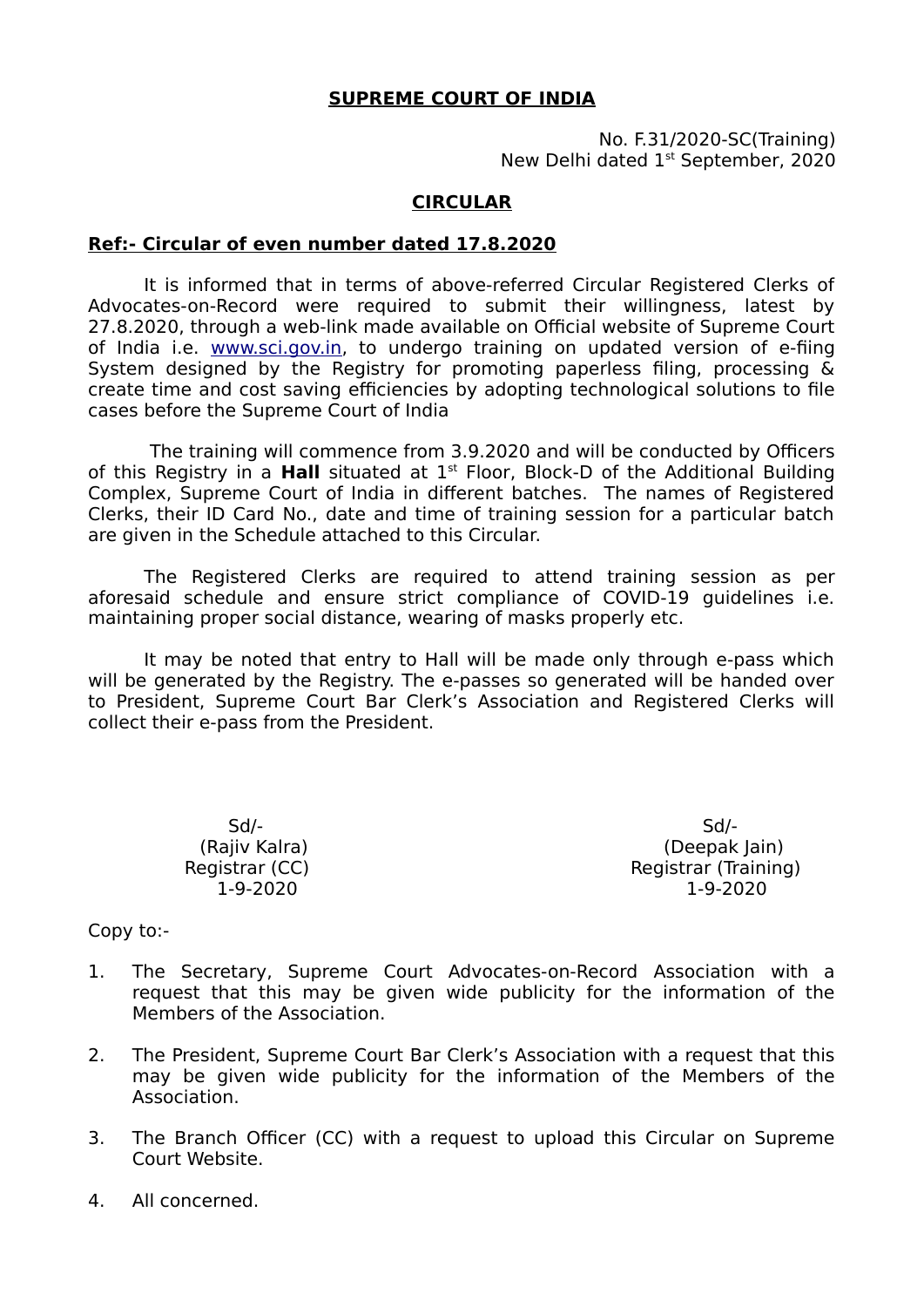# **SCHEDULE OF TRAINING**

### **Date : 3.9.2020 Time : 2.30 P.M. to 3.30 P.M.**

### **BATCH – I**

| S.<br>No.      | <b>Clerk</b><br>Id No. | <b>Clerk Name (Mr./Ms.)</b>  |
|----------------|------------------------|------------------------------|
| 1              | 614                    | <b>CHAMAN KUMAR JHA</b>      |
| 2              | 1325                   | REYAZUL                      |
| 3              | 2305                   | PRABHAKAR SHARMA             |
| 4              | 2424                   | <b>VIKRAM SINGH NEGI</b>     |
| 5              | 2564                   | RITESH KUMAR SHANDILYA       |
| 6              | 2796                   | <b>UPENDRA BEHERA</b>        |
| $\overline{7}$ | 2910                   | <b>RAJESHWER</b>             |
| 8              | 2930                   | <b>VINOD KUMAR GUPTA</b>     |
| 9              | 2972                   | <b>NIRMAL JANA</b>           |
| 10             | 2979                   | <b>ANIL KUMAR MANDAL</b>     |
| 11             | 3020                   | <b>ANISH KUMAR</b>           |
| 12             | 3022                   | <b>LAXMAN RAM</b>            |
| 13             | 3025                   | NIRANJAN C. DAS              |
| 14             | 3036                   | <b>JITENDRA KUMAR SHUKLA</b> |
| 15             | 3047                   | <b>NARESH RAWAL</b>          |
| 16             | 3052                   | <b>JAGDISH PAL SINGH</b>     |
| 17             | 3056                   | <b>SHAVESH SINGH</b>         |
| 18             | 3059                   | <b>DWARKA PRASAD</b>         |
| 19             | 3075                   | M. NATARAJAN                 |
| 20             | 3078                   | <b>RAM BILASH MAHTO</b>      |
| 21             | 3079                   | HIRA KANT JHA                |
| 22             | 3080                   | <b>HANS RAJ</b>              |
| 23             | 6504                   | <b>VIJENDRA KUMAR</b>        |
| 24             | 3105                   | SANTOSH KUMAR YADAV          |
| 25             | 3113                   | ANIL KUMAR THAKUR            |
| 26             | 3116                   | <b>SHANKER RAM</b>           |
| 27             | 3125                   | <b>JAGDIPAL SINGH</b>        |
| 28             | 3128                   | <b>NARESH</b>                |
| 29             | 3131                   | <b>DALIP SINGH</b>           |
| 30             | 3136                   | PANNA LAL GUPTA              |
| 31             | 3138                   | SHRAVAN KUMAR JHA            |
| 32             | 3144                   | <b>MOHANAN PILLAI</b>        |
| 33             | 3166                   | <b>SANJAY SINGH</b>          |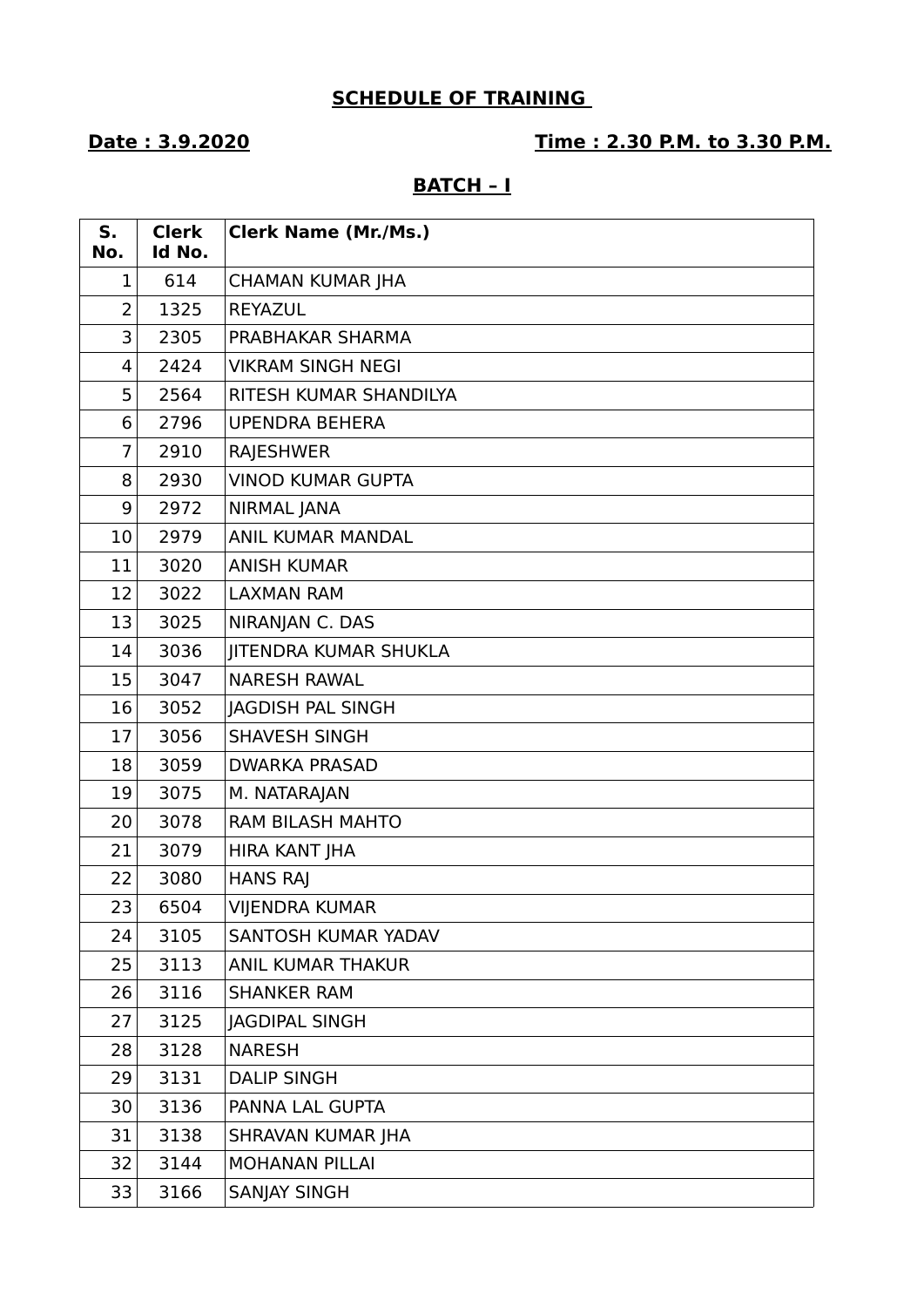| S.<br>No. | <b>Clerk</b><br>Id No. | <b>Clerk Name (Mr./Ms.)</b> |
|-----------|------------------------|-----------------------------|
| 34        | 3178                   | <b>ARVIND KUMAR</b>         |
| 35        | 3186                   | RAJ                         |
| 36        | 3187                   | <b>HARI SHANKAR</b>         |
| 37        | 3194                   | <b>HANSRAJ SHARMA</b>       |
| 38        | 3199                   | AMARNATH JHA                |
| 39        | 3208                   | <b>RAMESH CHAND PALI</b>    |
| 40        | 3212                   | RAKESH KUMAR SHARMA         |
| 41        | 3215                   | RAVINDER SINGH PATWAL       |
| 42        | 3226                   | <b>BIRENDRA MAHTO</b>       |
| 43        | 3232                   | PARAM JEET SINGH            |
| 44        | 3237                   | SHASHI SHEKHAR SHUKLA       |
| 45        | 3253                   | SHRIPAL SINGH RAWAT         |
| 46        | 3255                   | <b>GEETAM SINGH</b>         |
| 47        | 3256                   | PRADIP PATRA                |
| 48        | 3260                   | V. SARAVANAN                |
| 49        | 3264                   | <b>RAMANAND MISHRA</b>      |
| 50        | 3270                   | RAMESH KUMAR RAINA          |
| 51        | 3278                   | <b>PARVEEN</b>              |
| 52        | 3287                   | PRADEEP KUMAR               |
| 53        | 3290                   | <b>LAKHPAT CHAUHAN</b>      |
| 54        | 3292                   | <b>RAM CHANDA</b>           |
| 55        | 3304                   | <b>HARI DUTT BHATT</b>      |
| 56        | 3312                   | <b>MAHIPAL SINGH</b>        |
| 57        | 3319                   | <b>SATISH KUMAR</b>         |
| 58        | 3326                   | RAM BAHADUR CHAUPAL         |
| 59        | 3327                   | <b>NAVAL KISHOR SINGH</b>   |
| 60        | 3344                   | NIRBHAY KUMAR MISHRA        |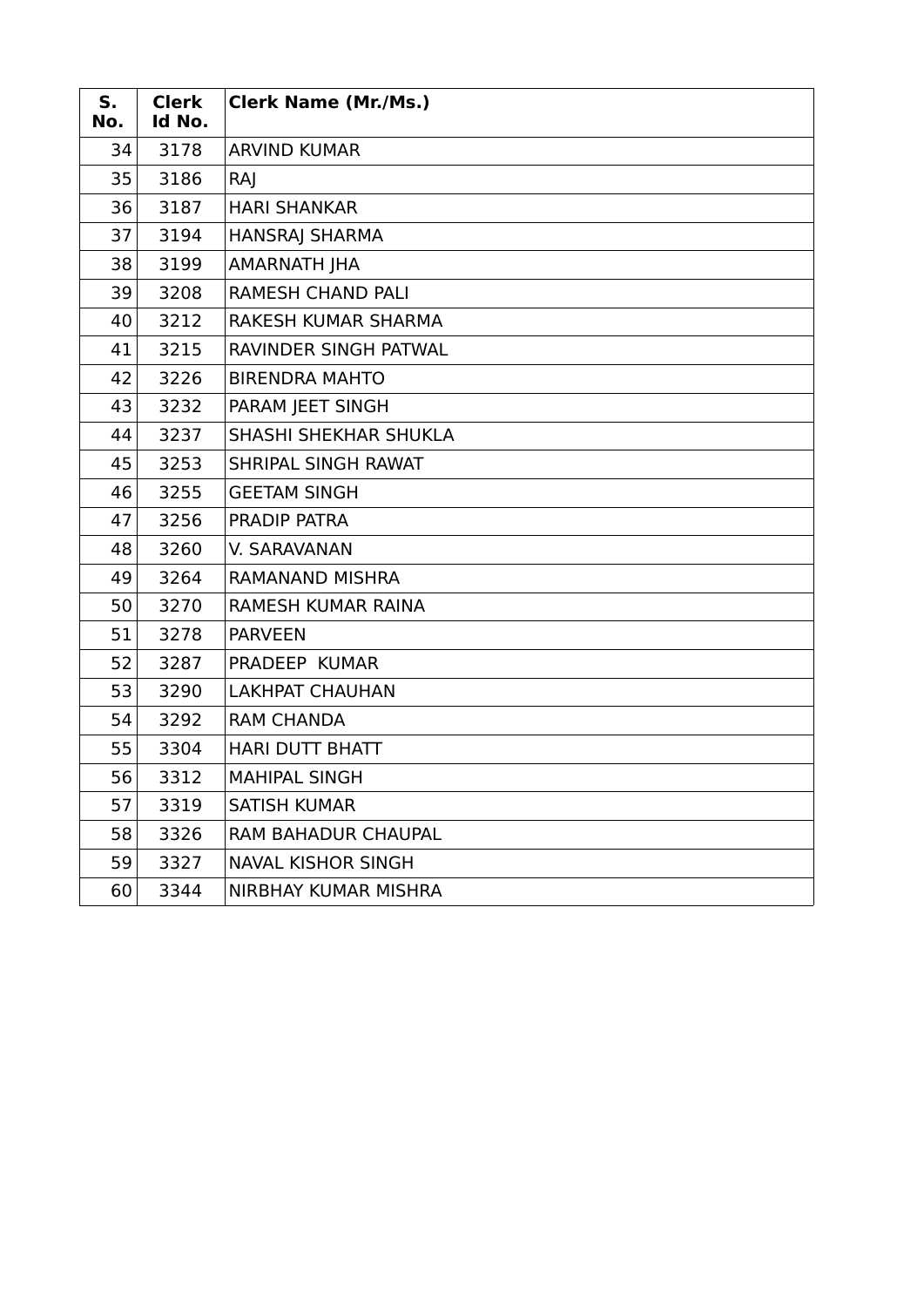| S.No.          | <b>CLERK ID</b><br>NO. | <b>CLERK NAME (MR./MS.)</b> |
|----------------|------------------------|-----------------------------|
| $\mathbf{1}$   | 3346                   | <b>HARDEEP SINGH</b>        |
| $\overline{2}$ | 3351                   | <b>ANAND SINGH</b>          |
| 3              | 3363                   | PARVEEN KUMAR               |
| $\overline{4}$ | 3364                   | <b>MUKESH GAUR</b>          |
| 5              | 3366                   | MANOJ UPADHAYAY             |
| 6              | 3380                   | OM PRAKASH SINGH            |
| $\overline{7}$ | 3384                   | <b>VINOD P. BHATT</b>       |
| 8              | 3389                   | <b>BHARAT JHA</b>           |
| 9              | 3390                   | <b>BIRAS ROY</b>            |
| 10             | 3393                   | V. RAMUDU NAIK              |
| 11             | 3394                   | <b>SUMIT KUMAR SHARMA</b>   |
| 12             | 3407                   | M. RAJAN                    |
| 13             | 3418                   | R. PALANI                   |
| 14             | 3421                   | RAM PRASAD SAINI            |
| 15             | 3425                   | AWADHESH KUMAR JHA          |
| 16             | 3439                   | <b>PAWAN KUMAR</b>          |
| 17             | 3449                   | <b>DILLIP KUMAR PALAI</b>   |
| 18             | 3459                   | <b>BINAYA KUMAR MAHATO</b>  |
| 19             | 3487                   | K. RAJA                     |
| 20             | 3488                   | <b>PUSHPENDER KUMAR</b>     |
| 21             | 3490                   | <b>MANOHAR LAL</b>          |
| 22             | 3495                   | PRAMOD MUKHIYA              |
| 23             | 3504                   | <b>LALIT KUMAR JOSHI</b>    |
| 24             | 3508                   | <b>ANIL KUMAR NAGAR</b>     |
| 25             | 3518                   | <b>AMIT KUMAR SINGH</b>     |
| 26             | 3519                   | PRAMODH KUMAR               |
| 27             | 3522                   | <b>SANJEEV KUMAR</b>        |
| 28             | 3527                   | R. PURUSHOTTAMAN            |
| 29             | 3535                   | <b>ASHISH KUMAR BARUA</b>   |
| 30             | 6503                   | <b>MAGENDER</b>             |
| 31             | 3562                   | <b>VINOD KUMAR</b>          |
| 32             | 3571                   | <b>NANDKISHOR MAHTO</b>     |
| 33             | 3572                   | <b>ANIL SINGH</b>           |
| 34             | 3575                   | <b>DEEPAK SINGH</b>         |

### **BATCH – II**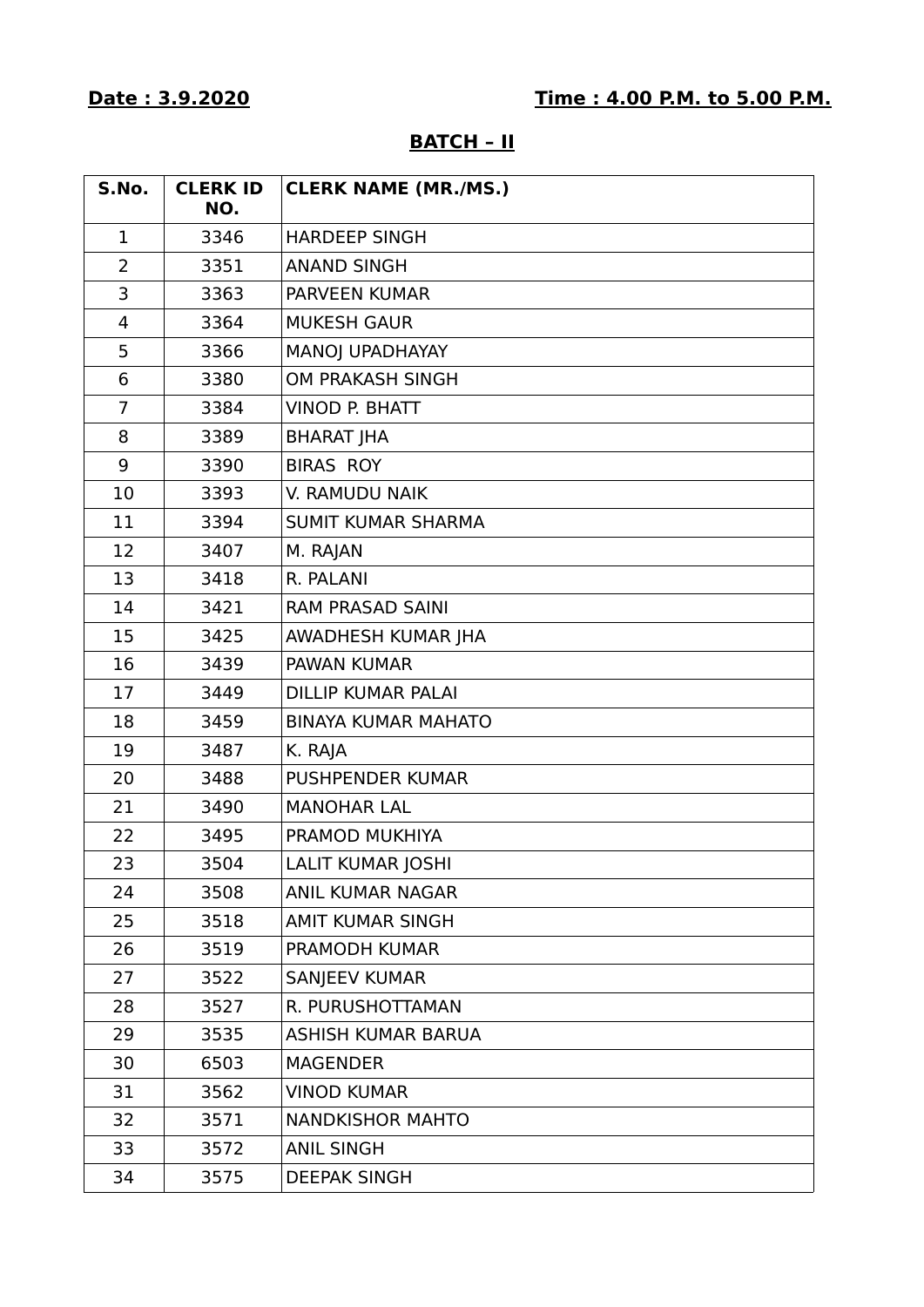| S.No. | <b>CLERK ID</b><br>NO. | <b>CLERK NAME (MR./MS.)</b> |
|-------|------------------------|-----------------------------|
| 35    | 3584                   | <b>SUMAN JHA</b>            |
| 36    | 3586                   | <b>UTTAM MATI</b>           |
| 37    | 3597                   | KAMLESH KUMAR GAUTAM        |
| 38    | 3600                   | <b>SANJAY MISHRA</b>        |
| 39    | 3608                   | <b>SOJAN MATHEW</b>         |
| 40    | 3611                   | <b>SUSHIL KUMAR</b>         |
| 41    | 3617                   | MOHD. IMRAN                 |
| 42    | 3621                   | <b>AMIT SHARMA</b>          |
| 43    | 3627                   | <b>KULDEEP SINGH</b>        |
| 44    | 3631                   | <b>VIJAI SHANKAR VERMA</b>  |
| 45    | 3633                   | <b>SHAILENDRA SHARMA</b>    |
| 46    | 3638                   | UPENDRA KR. CHAURASIYA      |
| 47    | 3641                   | <b>KUMARPAL SINGH</b>       |
| 48    | 3646                   | <b>MANGAL SINGH RAWAT</b>   |
| 49    | 3649                   | <b>LALIT KUMAR</b>          |
| 50    | 3669                   | <b>GAUTAM KUMAR BARUA</b>   |
| 51    | 3677                   | <b>OM PRAKASH SINGH</b>     |
| 52    | 3678                   | <b>PRINCE KUMAR</b>         |
| 53    | 3682                   | <b>GANESH DATT</b>          |
| 54    | 3699                   | <b>SURENDRA SINGH</b>       |
| 55    | 3701                   | <b>DESHRAJ</b>              |
| 56    | 3705                   | <b>NARINDER SINGH BISHT</b> |
| 57    | 3707                   | D MANIKANDAN                |
| 58    | 3708                   | REJENDRA PRASAD MAURYA      |
| 59    | 3714                   | <b>TRILOK NATH MISHRA</b>   |
| 60    | 3725                   | <b>ASHOK BARUA</b>          |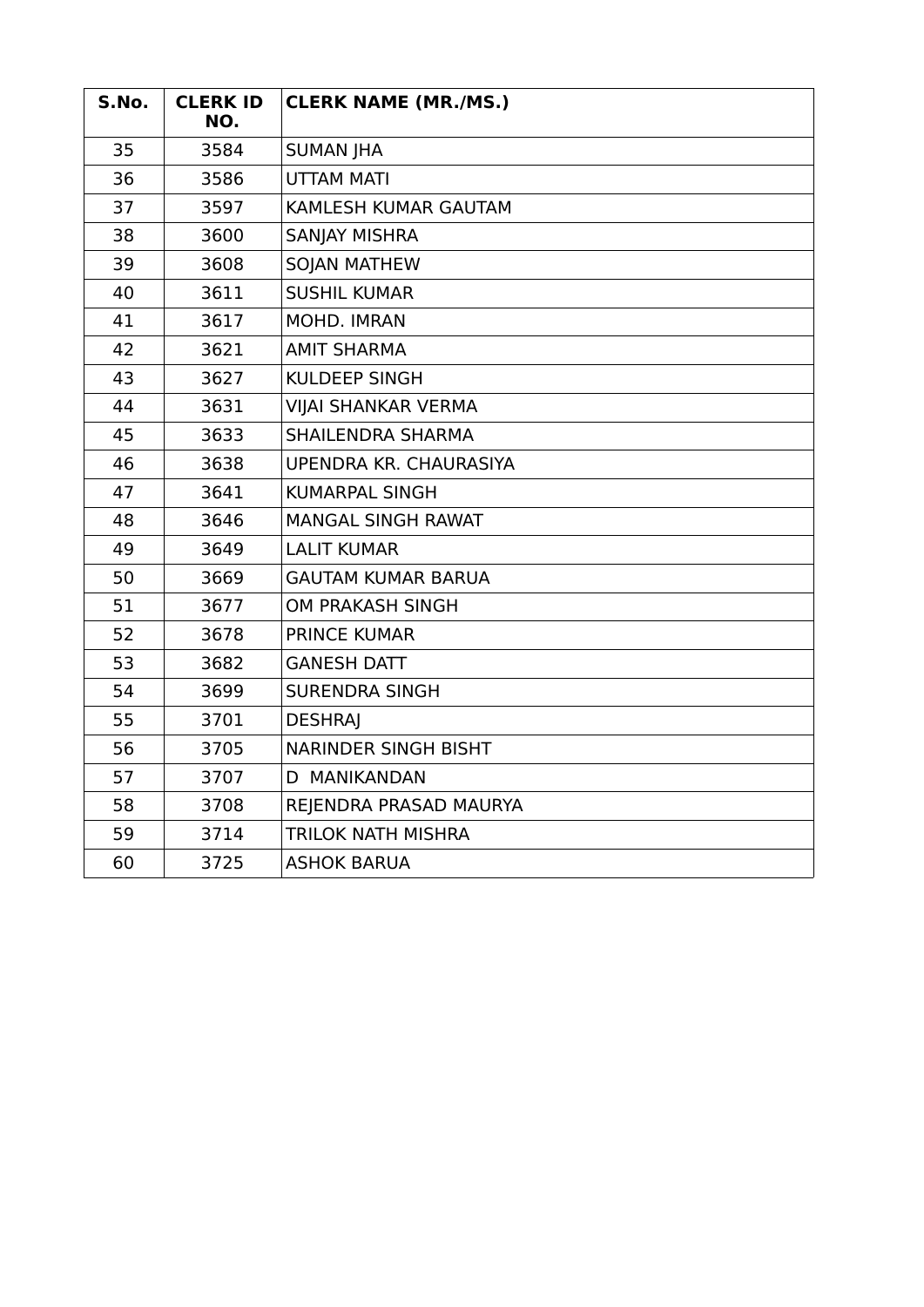## **BATCH – III**

| S.No.          | <b>Clerk Id</b><br>No. | <b>Clerk Name (Mr./Ms.)</b> |
|----------------|------------------------|-----------------------------|
| $\mathbf{1}$   | 3726                   | <b>INDRA BAHADUR THAPA</b>  |
| $\overline{2}$ | 3731                   | RAJENDRA SINGH KAINTURA     |
| 3              | 3744                   | <b>MANOJ KUMAR</b>          |
| 4              | 3745                   | <b>DOLRAJ BHANDARI</b>      |
| 5              | 3747                   | K. NAGARAJAN                |
| 6              | 3755                   | <b>SARNAM SINGH</b>         |
| $\overline{7}$ | 3756                   | PRASHANTA KUMAR BEHERA      |
| 8              | 3759                   | RAJINDER SINGH              |
| 9              | 3760                   | <b>SUNIL KUMAR TIWARI</b>   |
| 10             | 3780                   | SHAILENDRA VIKRAM SINGH     |
| 11             | 3792                   | <b>JEET SINGH</b>           |
| 12             | 3799                   | <b>BACHAN SINGH</b>         |
| 13             | 3801                   | ANUP KUMAR GUPTA            |
| 14             | 3804                   | <b>SUJIT BHAUDARI</b>       |
| 15             | 3807                   | RAJESHARMA                  |
| 16             | 3811                   | <b>SURENDAR SINGH MEHRA</b> |
| 17             | 3813                   | <b>SABU V S</b>             |
| 18             | 3819                   | <b>VINOD KUMAR</b>          |
| 19             | 3825                   | <b>JAINENDRA KUMAR</b>      |
| 20             | 3826                   | <b>RAMESH RAM</b>           |
| 21             | 3839                   | <b>NAGESH BABU</b>          |
| 22             | 3850                   | <b>BADRI PRASAD UNIYAL</b>  |
| 23             | 3852                   | <b>NARENDRA KUMAR</b>       |
| 24             | 3864                   | <b>ANNU MISHRA</b>          |
| 25             | 3870                   | PAN SINGH JEENA             |
| 26             | 3878                   | <b>ASHISH BHATT</b>         |
| 27             | 3879                   | <b>SANJAY KUMAR</b>         |
| 28             | 3881                   | MOHAN KUMAR JHA             |
| 29             | 3897                   | DAULIPRASAD SINGH RAJPOOT   |
| 30             | 3903                   | <b>VINOD KR SHARMA</b>      |
| 31             | 3904                   | <b>DINEKUMAR</b>            |
| 32             | 3932                   | <b>BEDANAND KUNWAR</b>      |
| 33             | 3933                   | <b>DEEPENDER NATH</b>       |
| 34             | 3935                   | <b>BRAHM KISHORE</b>        |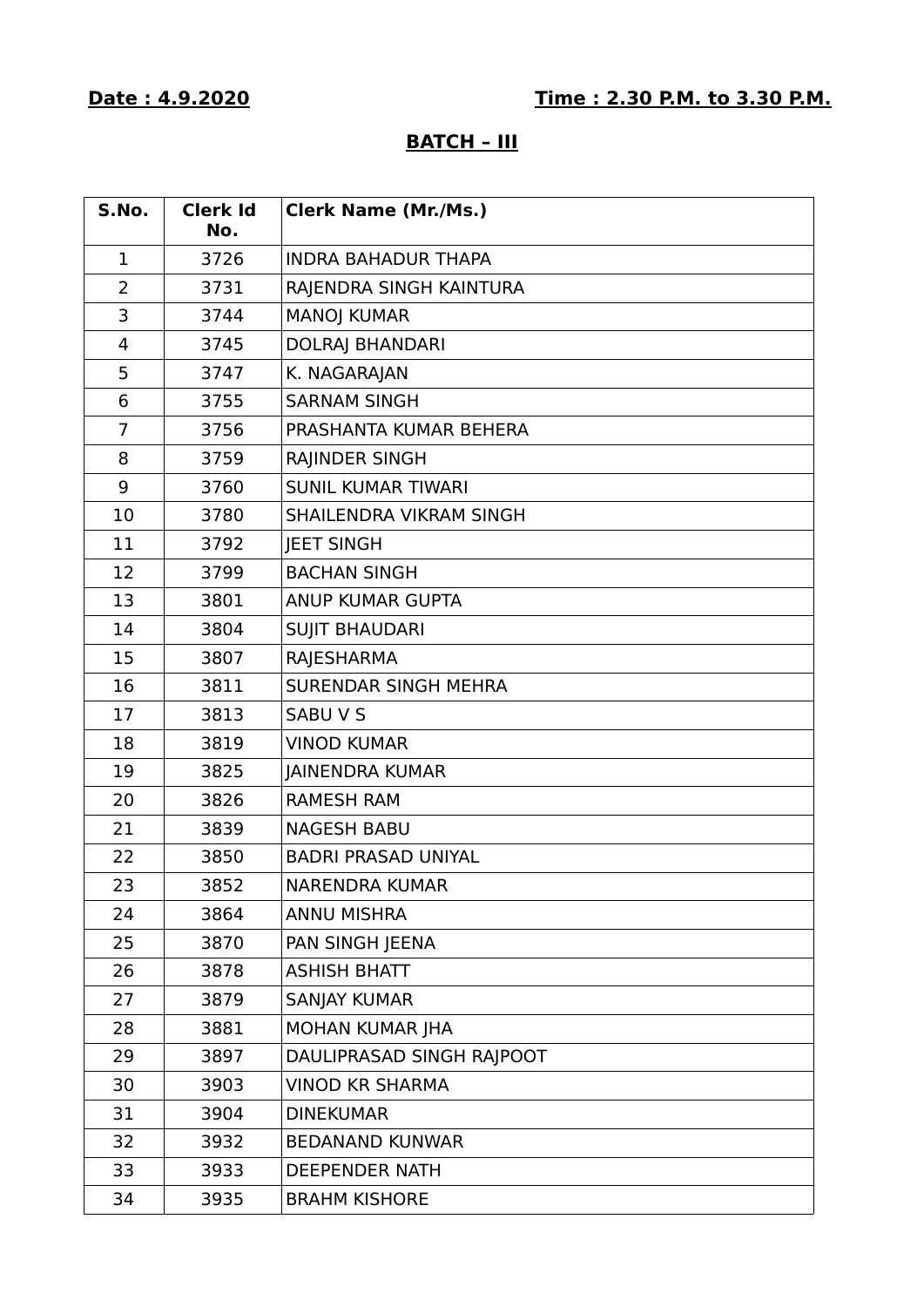| S.No. | <b>Clerk Id</b><br>No. | <b>Clerk Name (Mr./Ms.)</b> |
|-------|------------------------|-----------------------------|
| 35    | 3939                   | JITENDRA KR. MISHRA         |
| 36    | 3940                   | <b>ARUN KUMAR</b>           |
| 37    | 3945                   | RAJINDER KUMAR              |
| 38    | 3946                   | RAJESH KUMAR SAINI          |
| 39    | 3949                   | <b>AJEET KUMAR</b>          |
| 40    | 3954                   | <b>SOHAN LAL BHATT</b>      |
| 41    | 3959                   | ANOJ KUMAR MISHRA           |
| 42    | 3964                   | <b>NIKHIL SINGH</b>         |
| 43    | 3976                   | <b>SANJAY KUMAR</b>         |
| 44    | 3978                   | <b>JULIUS MASIH</b>         |
| 45    | 3982                   | RAJU                        |
| 46    | 3992                   | <b>RIZWAN KHAND</b>         |
| 47    | 4006                   | <b>BALBIR SINGH</b>         |
| 48    | 4021                   | <b>CHHOTE LAL SHUKLA</b>    |
| 49    | 4025                   | <b>GEETHA.C</b>             |
| 50    | 4031                   | <b>BRIJ MOHAN SINGH</b>     |
| 51    | 4053                   | MUKESH SINGH                |
| 52    | 4063                   | SATYAJIT CHATTERJEE         |
| 53    | 4080                   | RAHUL KUMAR JHA             |
| 54    | 4085                   | <b>MUSTKIM</b>              |
| 55    | 4086                   | <b>LAXMIKANT SHARMA</b>     |
| 56    | 4092                   | <b>GULVEER SINGH</b>        |
| 57    | 4093                   | <b>MANOJ SINGH</b>          |
| 58    | 4097                   | <b>SURAJ SINGH CHAUHAN</b>  |
| 59    | 4112                   | <b>G.SUNDAR SRINIVAS</b>    |
| 60    | 4137                   | <b>VIRENDER</b>             |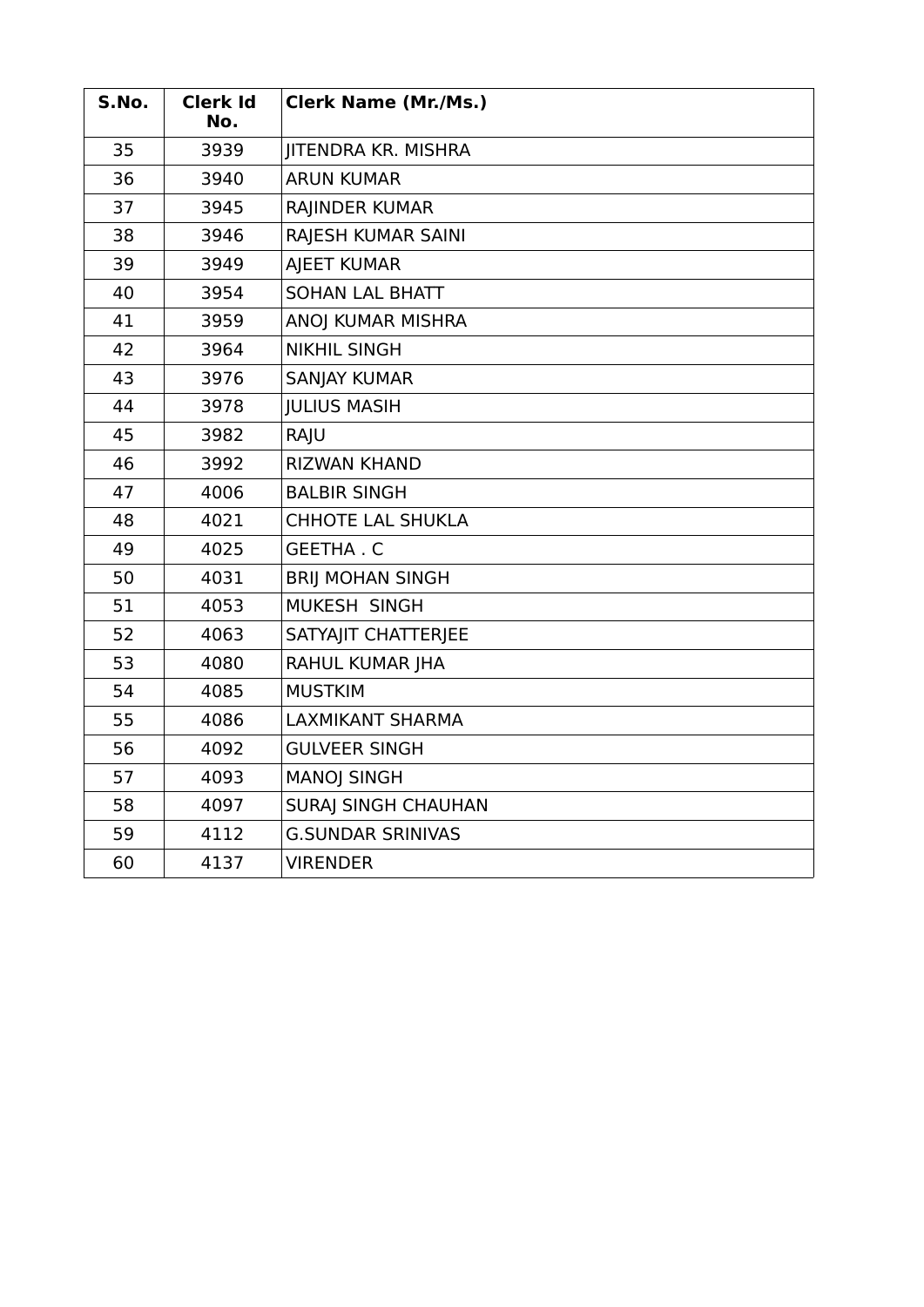| S.No.          | <b>Clerk Id</b><br>No. | <b>Clerk Name (Mr./Ms.)</b> |
|----------------|------------------------|-----------------------------|
| $\mathbf 1$    | 4138                   | <b>SANJIT KUMAR</b>         |
| $\overline{2}$ | 4144                   | RANJIT KUMAR MISHRA         |
| 3              | 4149                   | <b>KARTIK</b>               |
| $\overline{4}$ | 4160                   | KAMAL DEV PALHARIA          |
| 5              | 4167                   | <b>VIKAS CHAUDHARY</b>      |
| 6              | 4181                   | <b>AMIT KUMAR RANA</b>      |
| $\overline{7}$ | 4197                   | <b>NEERAJ SHARMA</b>        |
| 8              | 4210                   | <b>SONU KUMAR JHA</b>       |
| 9              | 4225                   | <b>SURESH RAM</b>           |
| 10             | 4230                   | <b>SUNIL SINGH</b>          |
| 11             | 4244                   | ARJUN                       |
| 12             | 4248                   | <b>ARJUN SINGH</b>          |
| 13             | 4252                   | <b>IITENDRA KUMAR PATEL</b> |
| 14             | 4262                   | <b>ANIL KUMAR</b>           |
| 15             | 4273                   | <b>NEERAJ KUMAR SHARMA</b>  |
| 16             | 4284                   | SHAKTI KUMAR SOLANKI        |
| 17             | 4286                   | <b>VIKAS</b>                |
| 18             | 4289                   | <b>RAJESH KUMAR</b>         |
| 19             | 4298                   | PRADEEP KUMAR BORANA        |
| 20             | 4303                   | <b>LAL SINGH RAWAT</b>      |
| 21             | 4304                   | <b>NEERAJ KUMAR</b>         |
| 22             | 4306                   | <b>SATISH KUMAR</b>         |
| 23             | 4307                   | PALANI SWAMY                |
| 24             | 4315                   | <b>RITU</b>                 |
| 25             | 4325                   | <b>FAISAL</b>               |
| 26             | 4341                   | <b>RAMESH KUMAR</b>         |
| 27             | 4344                   | SAMRECHANDRA JHA            |
| 28             | 4352                   | SANJAY KR.                  |
| 29             | 4356                   | RAJEKR RANA                 |
| 30             | 4372                   | <b>RAMDEV MAURYA</b>        |
| 31             | 4373                   | <b>MADAN MAHTO</b>          |
| 32             | 4375                   | <b>ARJUN SINGH</b>          |
| 33             | 4384                   | <b>ASHU</b>                 |
| 34             | 4400                   | R MANIKANDAN                |

### **BATCH – IV**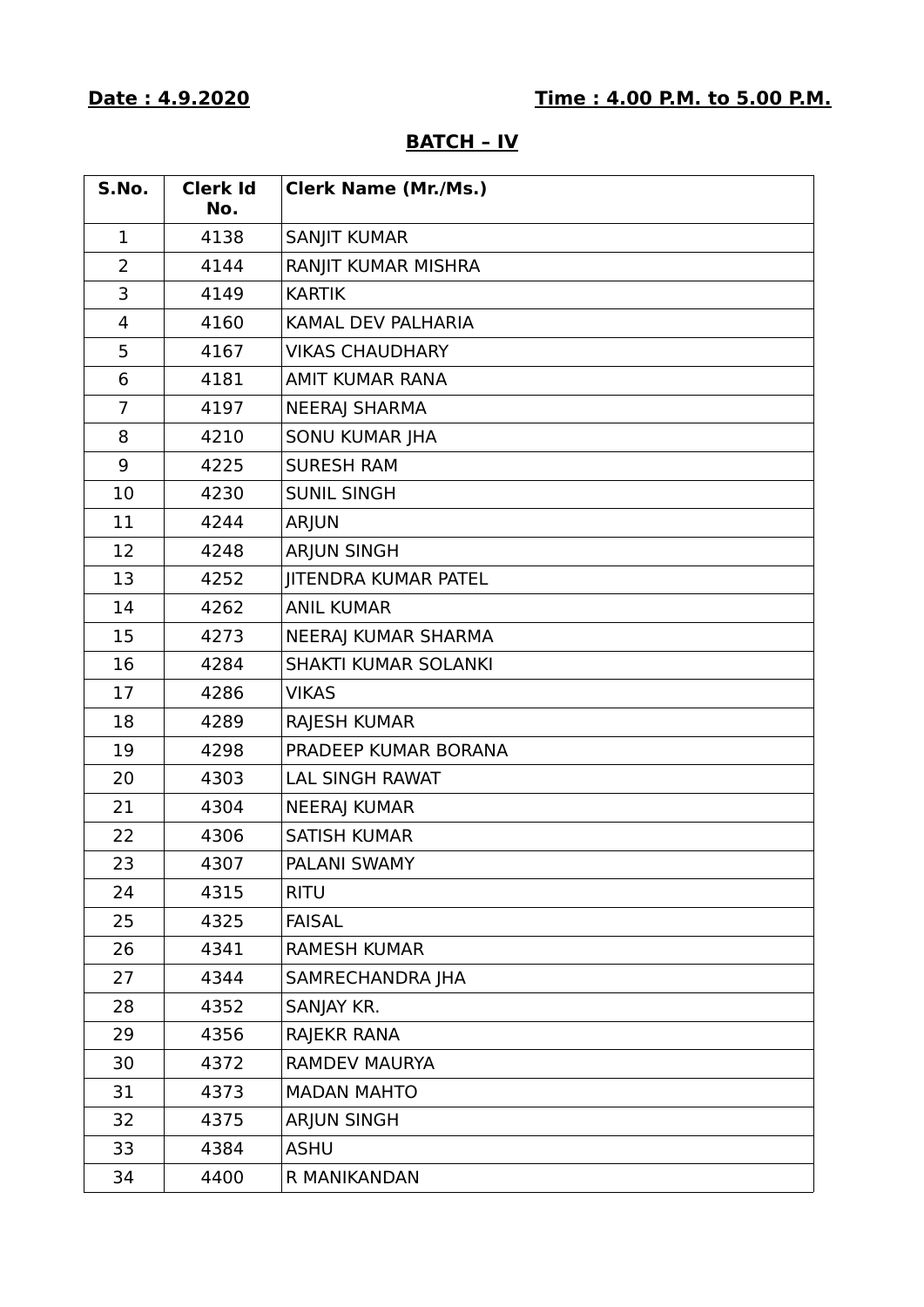| S.No. | <b>Clerk Id</b><br>No. | <b>Clerk Name (Mr./Ms.)</b> |
|-------|------------------------|-----------------------------|
| 35    | 4406                   | <b>KRISHNA KUMAR</b>        |
| 36    | 4419                   | <b>AJAY CHOUDHARY</b>       |
| 37    | 4431                   | <b>S SURESH</b>             |
| 38    | 4432                   | <b>VINOD KUMAR</b>          |
| 39    | 4433                   | <b>KAILACHANDRA</b>         |
| 40    | 4434                   | <b>PRAVEEN KUMAR</b>        |
| 41    | 4440                   | <b>ROHIT PANDAY</b>         |
| 42    | 4452                   | <b>KRISHAN KANT KUMAR</b>   |
| 43    | 4456                   | MURARI KUMAR THAKUR         |
| 44    | 4461                   | <b>DEEPAK BANSAL</b>        |
| 45    | 4463                   | SHEETALA PRASAD             |
| 46    | 4472                   | <b>BALVANT</b>              |
| 47    | 4482                   | <b>RAVI KUMAR RAHUL</b>     |
| 48    | 4484                   | <b>NIRVER SINGH</b>         |
| 49    | 4487                   | <b>KRISHNA MOHAN BAITHA</b> |
| 50    | 4491                   | SUSHIL KUMAR JUJHAR         |
| 51    | 4501                   | <b>HIMANSHU</b>             |
| 52    | 4510                   | <b>VISHENDRA</b>            |
| 53    | 4526                   | RAJIT KUMAR THAKUR          |
| 54    | 4529                   | PAWAN K. YADAV              |
| 55    | 6502                   | POORAN CHAND ROY            |
| 56    | 4558                   | <b>MAHESH CHAND</b>         |
| 57    | 4564                   | <b>MARUTI NANDAN</b>        |
| 58    | 4570                   | <b>VELMURGAN</b>            |
| 59    | 4571                   | ROSHAN KUMAR RANJAN         |
| 60    | 4581                   | <b>RAMESH</b>               |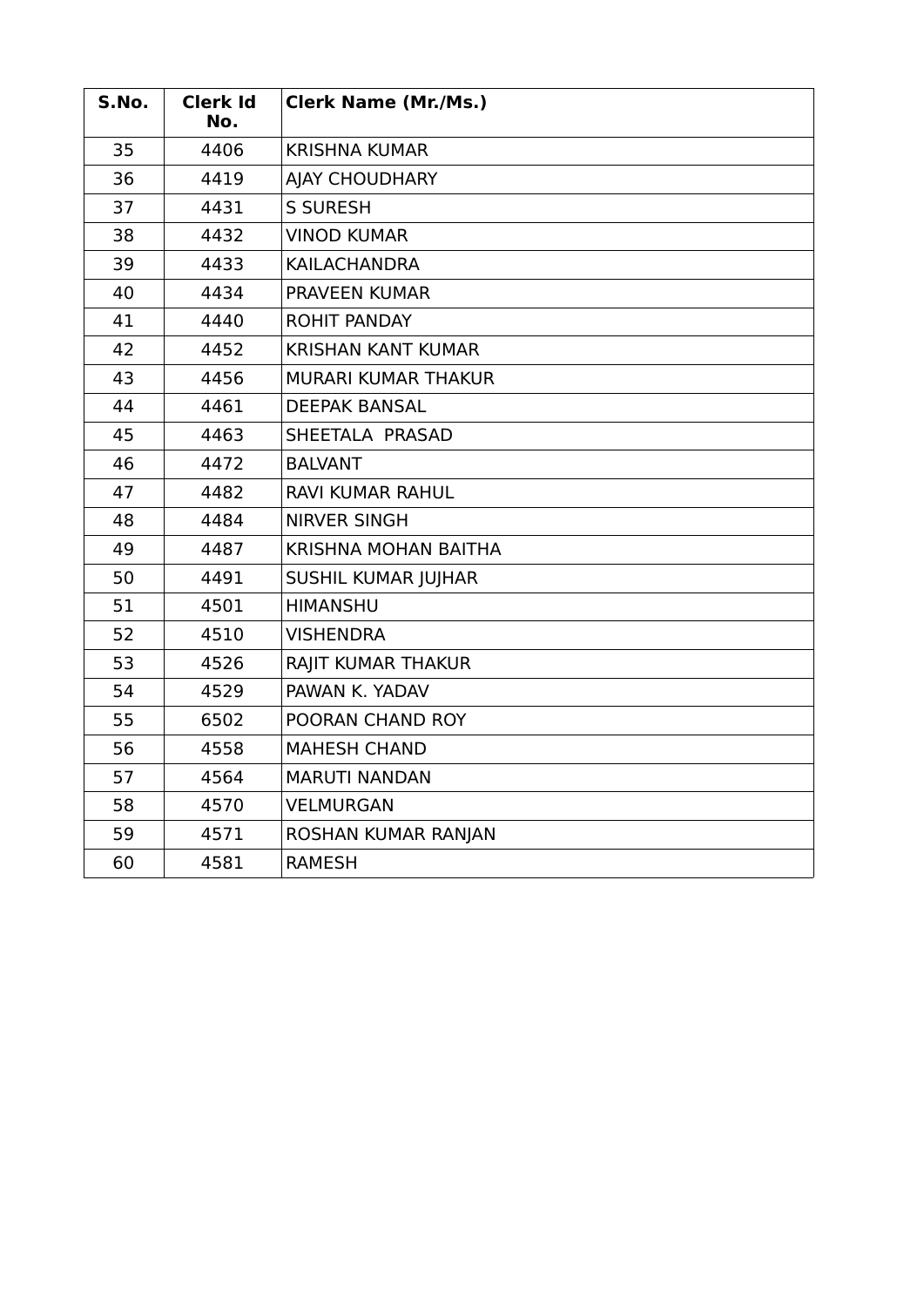## **BATCH – V**

| S.No.          | <b>Clerk Id</b><br>No. | <b>Clerk Name (Mr./Ms.)</b>  |
|----------------|------------------------|------------------------------|
| $\mathbf 1$    | 4584                   | SHANKAR DAYAL KUSHWAHA       |
| $\overline{2}$ | 4587                   | PUSHPENDRA SINGH             |
| 3              | 4592                   | <b>ASIM HUSSAIN</b>          |
| 4              | 4607                   | <b>RAM PUKAR MANDAL</b>      |
| 5              | 4612                   | <b>AJAY KUMAR</b>            |
| 6              | 4614                   | <b>ROOPESH R</b>             |
| $\overline{7}$ | 4623                   | <b>JAIDEV CHAKRAVARTY</b>    |
| 8              | 4651                   | <b>PRANU KUMAR</b>           |
| 9              | 4655                   | <b>KAMAL SINGH</b>           |
| 10             | 6501                   | <b>SHABAZ UNEB</b>           |
| 11             | 4668                   | <b>SAJID ANSARI</b>          |
| 12             | 4673                   | <b>CHHOTU KUMAR</b>          |
| 13             | 4677                   | DHANANJAY PANDEY             |
| 14             | 4678                   | <b>SUDHIR KR. MANDAL</b>     |
| 15             | 4680                   | <b>JITENDER</b>              |
| 16             | 4681                   | <b>MANI SHANKAR</b>          |
| 17             | 4690                   | <b>SUKHVINDER SINGH</b>      |
| 18             | 4695                   | <b>DEEPAK KUMAR</b>          |
| 19             | 4701                   | PAWAN KUMAR VERMA            |
| 20             | 4731                   | <b>BHUSHAN</b>               |
| 21             | 4750                   | <b>SUMIT KUMAR</b>           |
| 22             | 4765                   | <b>VINAY SHARMA</b>          |
| 23             | 4769                   | <b>KANCHAN JHA</b>           |
| 24             | 4782                   | MHD.                         |
| 25             | 4794                   | <b>BALVINDER SINGH</b>       |
| 26             | 4806                   | RANJEET KUMAR RAJAN          |
| 27             | 4810                   | <b>MUKESH</b>                |
| 28             | 4818                   | <b>SANJAY KUMAR</b>          |
| 29             | 4819                   | EDWARD R.                    |
| 30             | 4832                   | RANJIT JHA                   |
| 31             | 4834                   | <b>FAHEEM AHMAD</b>          |
| 32             | 4836                   | PARIMAL GAYEN                |
| 33             | 4844                   | <b>DINESH CHANDER BAWARI</b> |
| 34             | 4848                   | <b>ANAND SINGH GAIRA</b>     |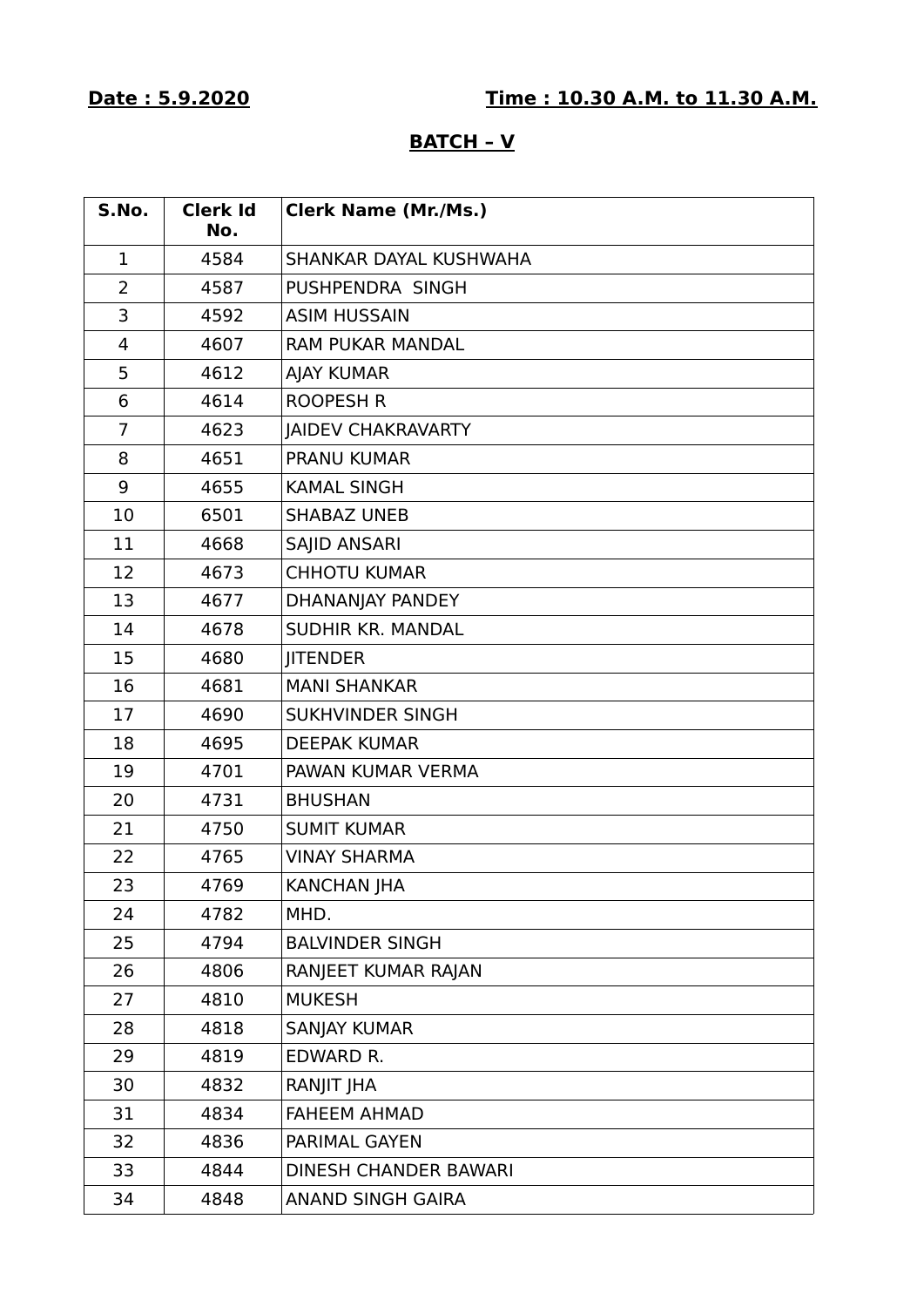| S.No. | <b>Clerk Id</b><br>No. | <b>Clerk Name (Mr./Ms.)</b>   |
|-------|------------------------|-------------------------------|
| 35    | 4851                   | RANJITH KUMAR                 |
| 36    | 4853                   | RAM LAL DOGRA                 |
| 37    | 4859                   | SANJAY KUMAR ROY              |
| 38    | 4865                   | <b>VIJAY KUMAR</b>            |
| 39    | 4867                   | <b>RAKEKUMAR</b>              |
| 40    | 4868                   | <b>KAMAL KISHOR CHAUDHARY</b> |
| 41    | 4870                   | <b>JAI PRAKASH SHARMA</b>     |
| 42    | 4877                   | RAMAKANT YADAV                |
| 43    | 4887                   | PRAKASH MANDAL                |
| 44    | 4901                   | <b>ANAND SINGH</b>            |
| 45    | 4902                   | <b>BIRENDRA PRASAD</b>        |
| 46    | 4909                   | <b>PRADEEP</b>                |
| 47    | 4913                   | <b>MANOHAR J BHUJANE</b>      |
| 48    | 4915                   | <b>VINOD RAGHAV</b>           |
| 49    | 4917                   | <b>ANIL PRASAD</b>            |
| 50    | 4926                   | SATYA PRAKASH PRASAD          |
| 51    | 4936                   | <b>GAURAV KUMAR</b>           |
| 52    | 4938                   | SATYANARYAN YADAV             |
| 53    | 4940                   | <b>SACHIN</b>                 |
| 54    | 4949                   | <b>DHANAJAY KUMAR</b>         |
| 55    | 4952                   | <b>RAVINDER LAL</b>           |
| 56    | 4954                   | <b>BISHAN DUTT</b>            |
| 57    | 4956                   | <b>DEEPAK SINGH</b>           |
| 58    | 4958                   | <b>KUNAL KAUSHIK</b>          |
| 59    | 6495                   | <b>SHIVANG KUMAR</b>          |
| 60    | 4968                   | <b>KULDEEP CHOPRA</b>         |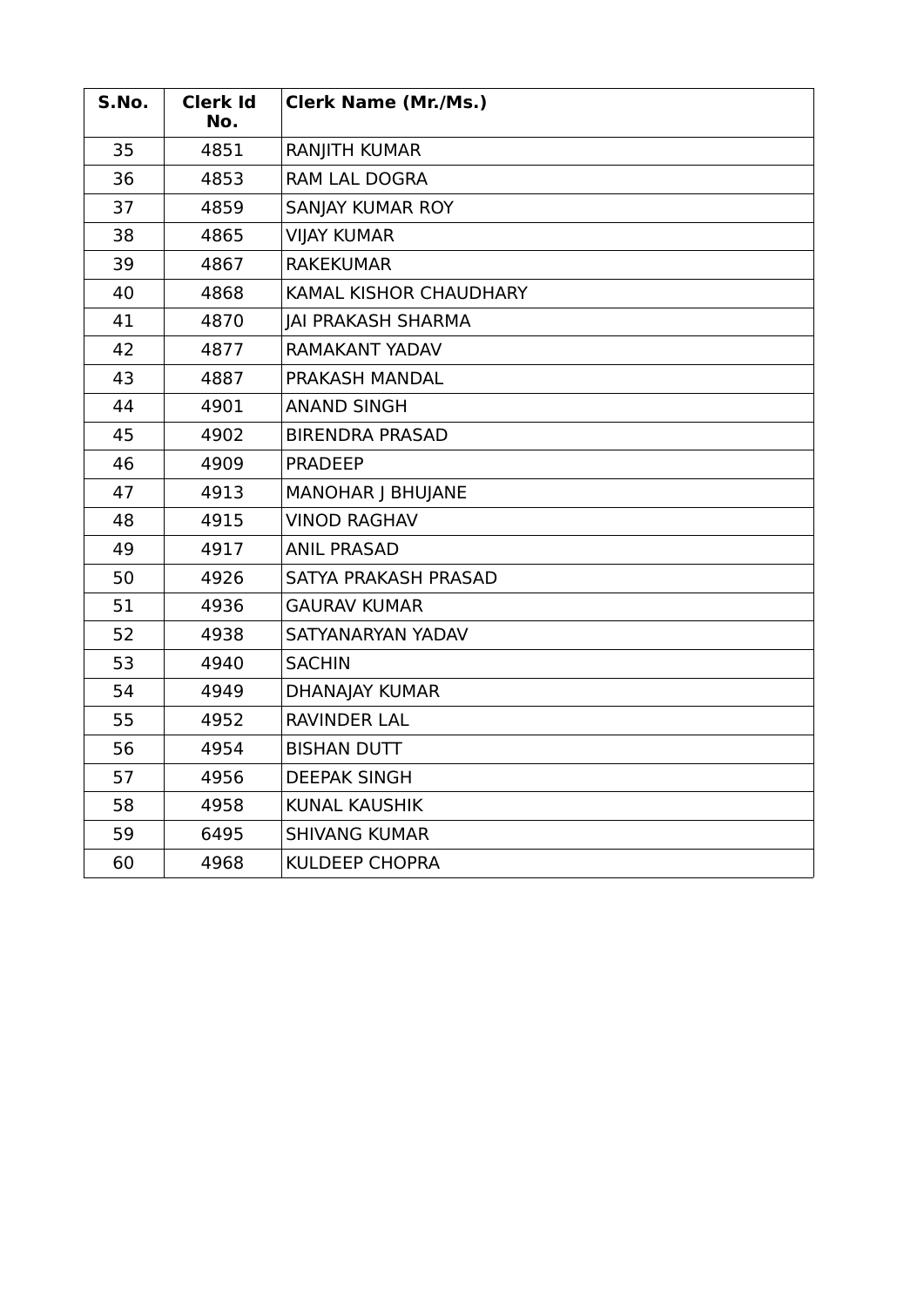# **Date : 5.9.2020 Time : 12.00 Noon to 1.00 P.M.**

## **BATCH – VI**

| S.No.          | <b>Clerk Id</b><br>No. | <b>Clerk Name (Mr./Ms.)</b> |
|----------------|------------------------|-----------------------------|
| 1              | 4970                   | <b>ASHISH KUMAR</b>         |
| $\overline{2}$ | 4984                   | <b>SHAILENDRA KUMAR</b>     |
| 3              | 4992                   | <b>CHAMAN LAL</b>           |
| 4              | 4993                   | <b>D NARESH REDDY</b>       |
| 5              | 5023                   | NAWAB JAN                   |
| 6              | 5027                   | <b>JAI PRAKASH VERMA</b>    |
| $\overline{7}$ | 5031                   | RAJWANT SINGH               |
| 8              | 5032                   | <b>ANKUR GAUTAM</b>         |
| 9              | 5033                   | <b>GYANENDER KR. JHA</b>    |
| 10             | 5035                   | <b>CHANDRA NATH BARAIK</b>  |
| 11             | 5036                   | RAJEEV RANJAN               |
| 12             | 5039                   | <b>MOHIT SINGH</b>          |
| 13             | 5043                   | <b>BHUWAN CHANDRA</b>       |
| 14             | 5044                   | <b>SABED KHAN</b>           |
| 15             | 5048                   | <b>SUMAN KUMAR</b>          |
| 16             | 5051                   | A RAMACHANDRAN              |
| 17             | 5065                   | DEEPAK YADAV                |
| 18             | 5066                   | <b>SANJEEV KUMAR</b>        |
| 19             | 5073                   | <b>ARJUN RAM</b>            |
| 20             | 5075                   | <b>GYANEDRA YADAV</b>       |
| 21             | 5077                   | S. RAJAPANDIYAN             |
| 22             | 5081                   | RAVINDER KUMAR MAURYA       |
| 23             | 5083                   | PANKAJ KUMAR                |
| 24             | 5084                   | <b>SONU KUMAR SHUKLA</b>    |
| 25             | 5096                   | S SIVA                      |
| 26             | 5099                   | <b>MANOJ KUMAR</b>          |
| 27             | 5103                   | <b>SHIVCHARAN</b>           |
| 28             | 5110                   | DHEERAJ KUMAR               |
| 29             | 5111                   | PANKAJ KR. JHA              |
| 30             | 5113                   | <b>NITIN CHANDRA</b>        |
| 31             | 5114                   | A. MANI                     |
| 32             | 5115                   | <b>BHUWAN CHANDRA</b>       |
| 33             | 5119                   | <b>AMIT KUMAR</b>           |
| 34             | 5124                   | <b>SANDEEP NAGAR</b>        |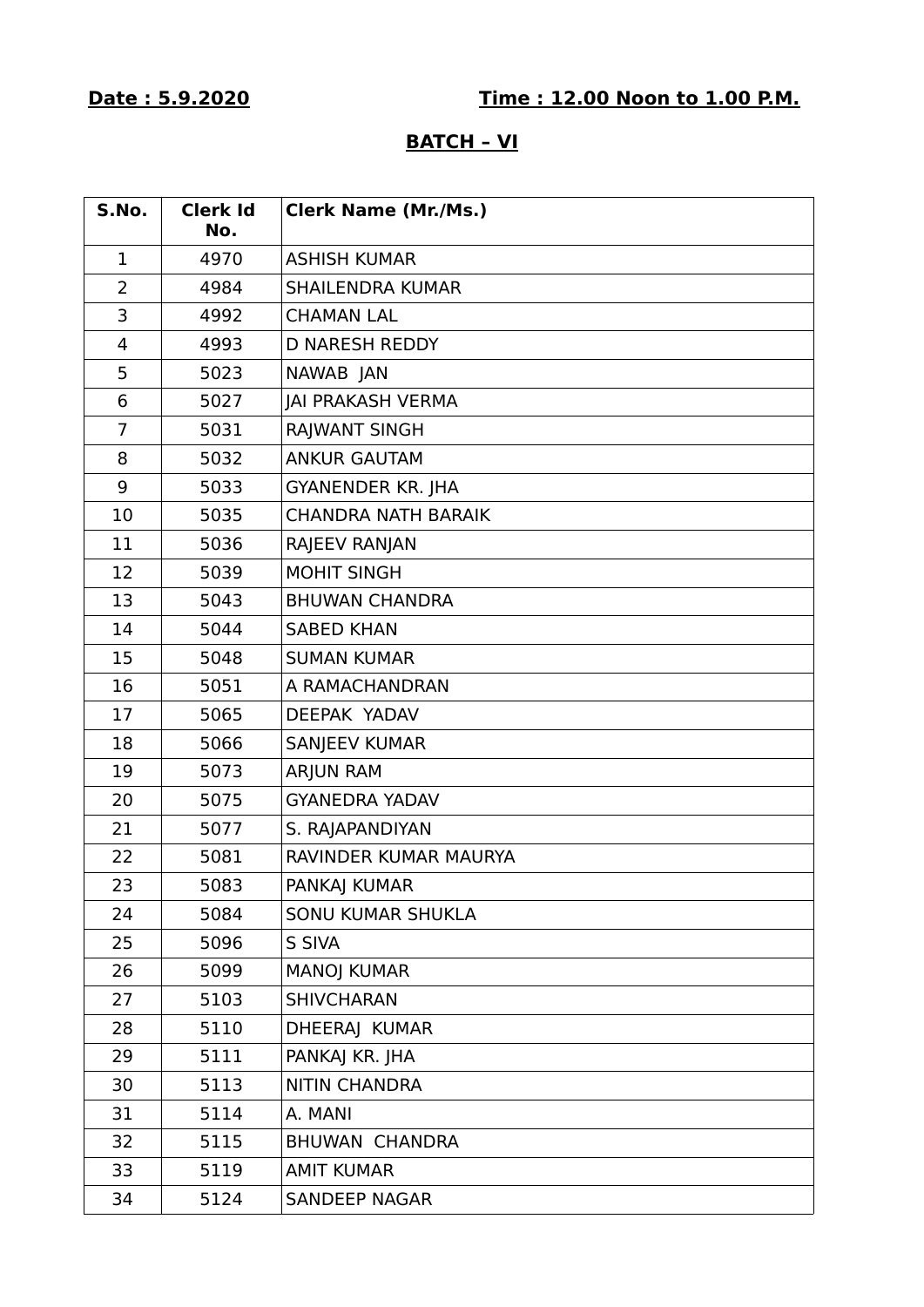| S.No. | <b>Clerk Id</b><br>No. | <b>Clerk Name (Mr./Ms.)</b>   |
|-------|------------------------|-------------------------------|
| 35    | 5126                   | <b>ANIL KUMAR</b>             |
| 36    | 5135                   | <b>MOHD KALIM</b>             |
| 37    | 5147                   | RAJU                          |
| 38    | 5149                   | <b>SANTOSH SINGH</b>          |
| 39    | 5151                   | RAVINDER KUMAR                |
| 40    | 5154                   | SANJAY K PATHANIA             |
| 41    | 5157                   | <b>PAN S CHILWAL</b>          |
| 42    | 5167                   | <b>ANIL K YADAV</b>           |
| 43    | 5169                   | <b>VIKAS KUMAR</b>            |
| 44    | 5170                   | <b>DAL CHAND</b>              |
| 45    | 5175                   | V. GANGARAM                   |
| 46    | 5179                   | <b>JAY PRAKASH S</b>          |
| 47    | 5182                   | <b>GAURAV VERMA</b>           |
| 48    | 5184                   | <b>SUDESH KUMAR</b>           |
| 49    | 5197                   | <b>VIKAS</b>                  |
| 50    | 5202                   | <b>GAURAV SINGH</b>           |
| 51    | 5203                   | R GOVINDA RAJ                 |
| 52    | 5217                   | RAKESH KUMAR SINHA            |
| 53    | 5220                   | <b>B KAMARAJ</b>              |
| 54    | 5224                   | <b>JAGDISH NARAYAN TIWARI</b> |
| 55    | 5250                   | AYAN AHMED                    |
| 56    | 5261                   | AJIT SINGH RANA               |
| 57    | 5297                   | <b>HIMANSHU</b>               |
| 58    | 5306                   | RAJENDRA SINGH                |
| 59    | 5309                   | <b>SHUBHAM VERMA</b>          |
| 60    | 5310                   | SANJU KUMAR BHATT             |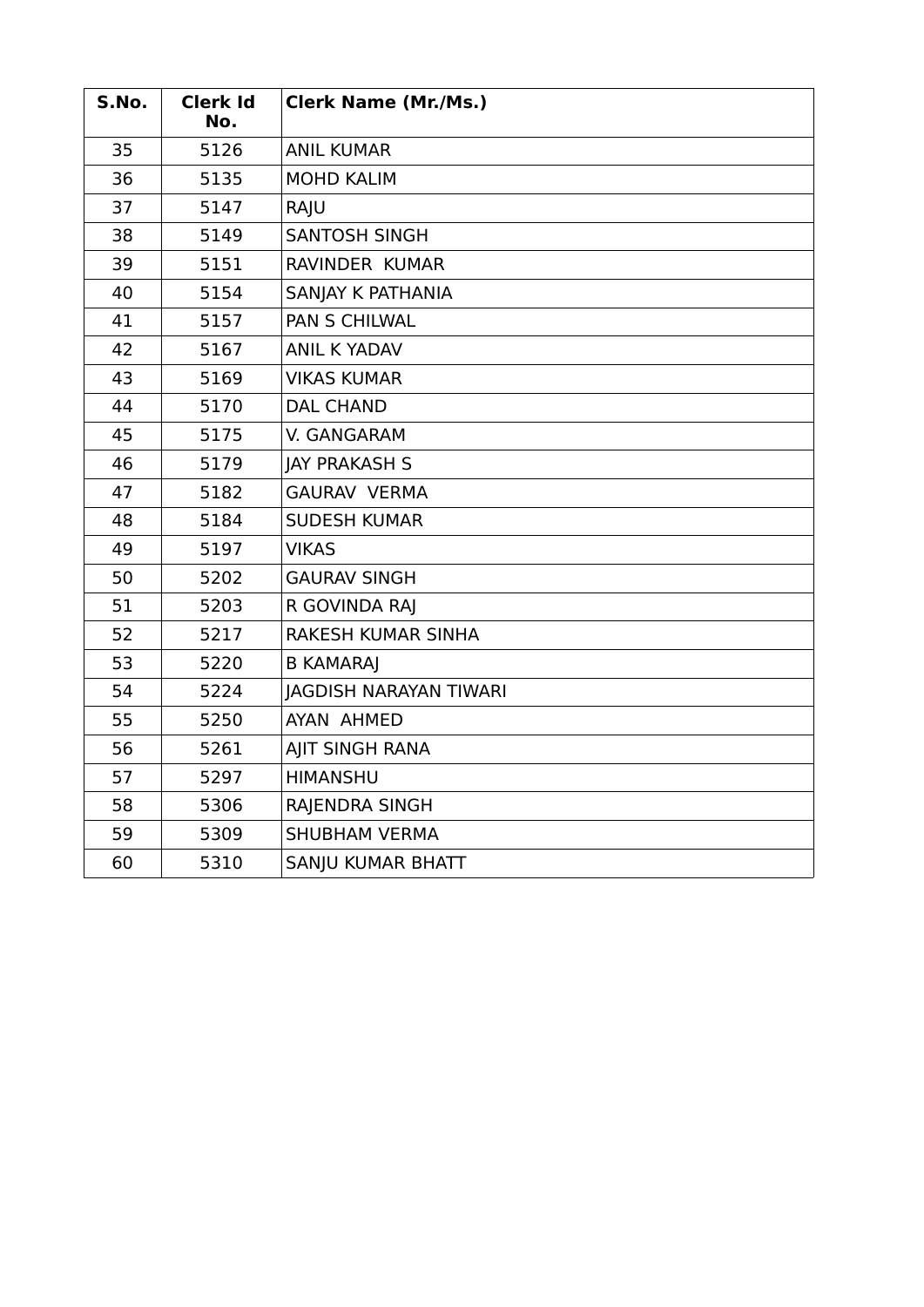## **BATCH – VII**

| S.No.          | <b>Clerk Id</b><br>No. | <b>Clerk Name (Mr./Ms.)</b>     |
|----------------|------------------------|---------------------------------|
| $\mathbf 1$    | 5311                   | AVINASH KUMAR JHA               |
| $\overline{2}$ | 5312                   | <b>VIKAS SINGH</b>              |
| 3              | 5325                   | SONU PRAKASH                    |
| 4              | 5328                   | <b>MAHENDER KUMAR</b>           |
| 5              | 5339                   | <b>ARUN PASWAN</b>              |
| 6              | 5341                   | <b>RATNESH KUMAR</b>            |
| $\overline{7}$ | 5344                   | <b>MANOJ SINGH NEGI</b>         |
| 8              | 5345                   | <b>ANIL KISHAN</b>              |
| 9              | 5349                   | <b>SURJEET SINGH</b>            |
| 10             | 5355                   | <b>DEV KUMAR</b>                |
| 11             | 5359                   | <b>AMIT KUMAR</b>               |
| 12             | 5362                   | <b>SHRIKRISHAN PATHAK</b>       |
| 13             | 5365                   | <b>VEER SINGH YADAV</b>         |
| 14             | 5379                   | <b>VISHNU KUMAR</b>             |
| 15             | 5381                   | AJAY SINGH RAWAT                |
| 16             | 5401                   | <b>SHAFIK AHMED</b>             |
| 17             | 5403                   | <b>LALIT RAJPUR</b>             |
| 18             | 5404                   | <b>KISHAN KUMAR</b>             |
| 19             | 5412                   | RANJITA KUMAR GAUDA             |
| 20             | 5413                   | <b>GAGAN KUMAR BATSH MISHRA</b> |
| 21             | 5418                   | RAVI KANT JHA                   |
| 22             | 5420                   | <b>VISHAL KUMAR</b>             |
| 23             | 5428                   | RAHUL KUMAR TIWARI              |
| 24             | 5430                   | <b>SAMIL AHMAD</b>              |
| 25             | 5431                   | <b>BINANDA JANA</b>             |
| 26             | 5434                   | <b>SHEKHAR ANAND</b>            |
| 27             | 5439                   | <b>RAVI KAUSHIK</b>             |
| 28             | 5459                   | <b>IEETENDER KUMAR</b>          |
| 29             | 5463                   | <b>OM PRAKASH</b>               |
| 30             | 5481                   | <b>BADAL</b>                    |
| 31             | 5489                   | <b>UMA SHANKAR</b>              |
| 32             | 5499                   | <b>SUBHASH CHANDER</b>          |
| 33             | 5511                   | PREETAM SINGH BISHT             |
| 34             | 5512                   | YOGENDER SINGH                  |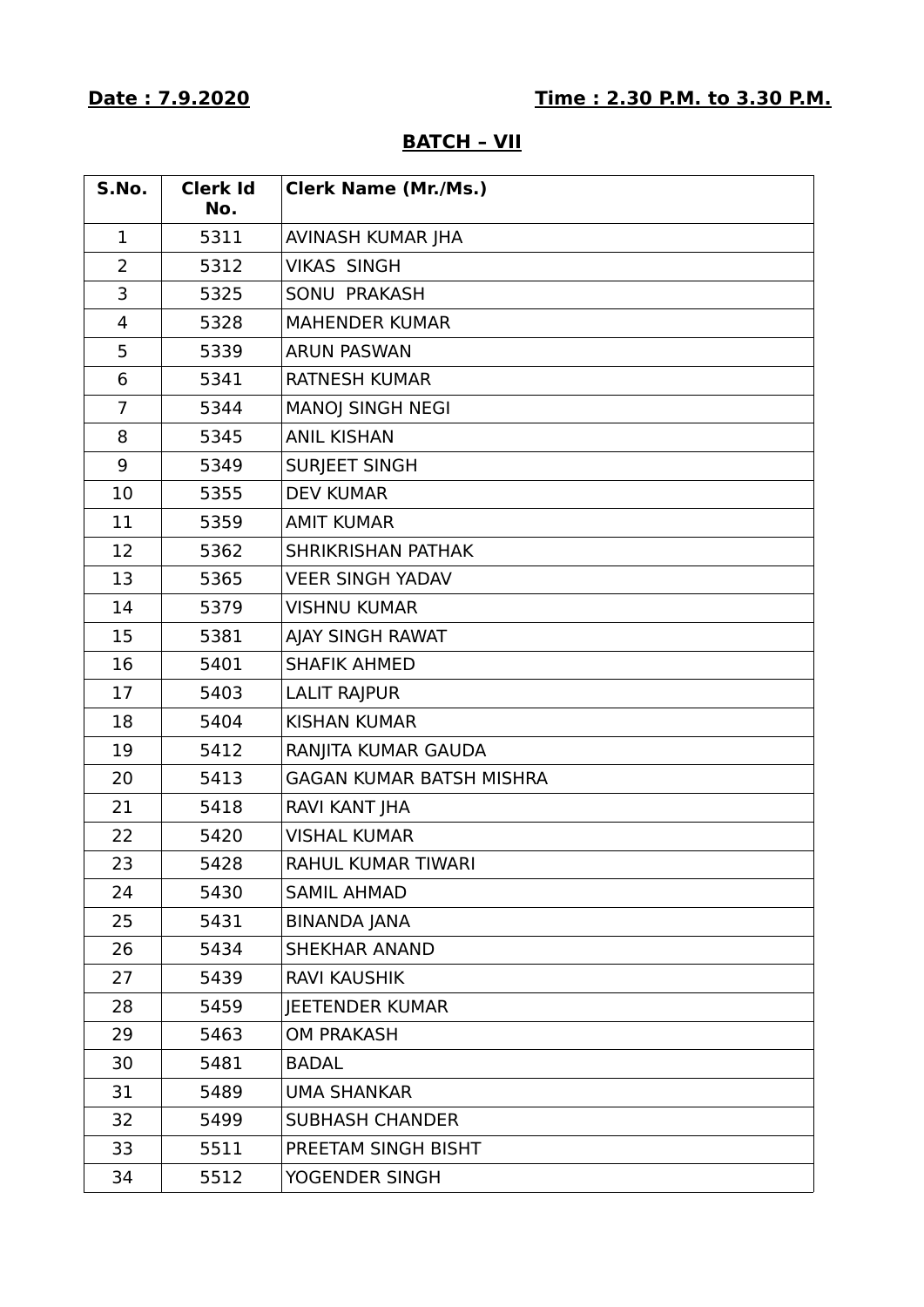| S.No. | <b>Clerk Id</b><br>No. | <b>Clerk Name (Mr./Ms.)</b> |
|-------|------------------------|-----------------------------|
| 35    | 5515                   | <b>GOKUL PD. PRAJAPATI</b>  |
| 36    | 5516                   | <b>LOVE KUSH</b>            |
| 37    | 5529                   | <b>GAURI SHANKAR</b>        |
| 38    | 5535                   | SONU                        |
| 39    | 5553                   | YOGESH CHANDRA              |
| 40    | 5555                   | <b>KRISHAN</b>              |
| 41    | 5561                   | <b>RAJESH</b>               |
| 42    | 5564                   | <b>ANSH KUMAR</b>           |
| 43    | 5574                   | <b>IRFAN ALI</b>            |
| 44    | 5579                   | R. SARATH KUMAR             |
| 45    | 5584                   | <b>BHUPENDRA PRASAD</b>     |
| 46    | 5586                   | <b>SUNIL CHAUHAN</b>        |
| 47    | 5603                   | ARVIND KUMAR YADAV          |
| 48    | 5605                   | <b>IMRAN BEG</b>            |
| 49    | 5624                   | SONU                        |
| 50    | 5629                   | <b>SANAT GHOSH</b>          |
| 51    | 5633                   | <b>SANDEEP SINGH RAWAT</b>  |
| 52    | 5635                   | <b>RAN KUMAR</b>            |
| 53    | 6489                   | <b>M SURENDER</b>           |
| 54    | 5642                   | <b>SACHIN GUPTA</b>         |
| 55    | 5645                   | <b>BACHAN SINGH</b>         |
| 56    | 5655                   | <b>VIRENDAR SINGH RAWAT</b> |
| 57    | 5659                   | <b>DEEPAK RAWAT</b>         |
| 58    | 5664                   | MD. NAZIM                   |
| 59    | 5677                   | ANJANI KUMAR SINGH          |
| 60    | 5681                   | <b>RAHUL MEENA</b>          |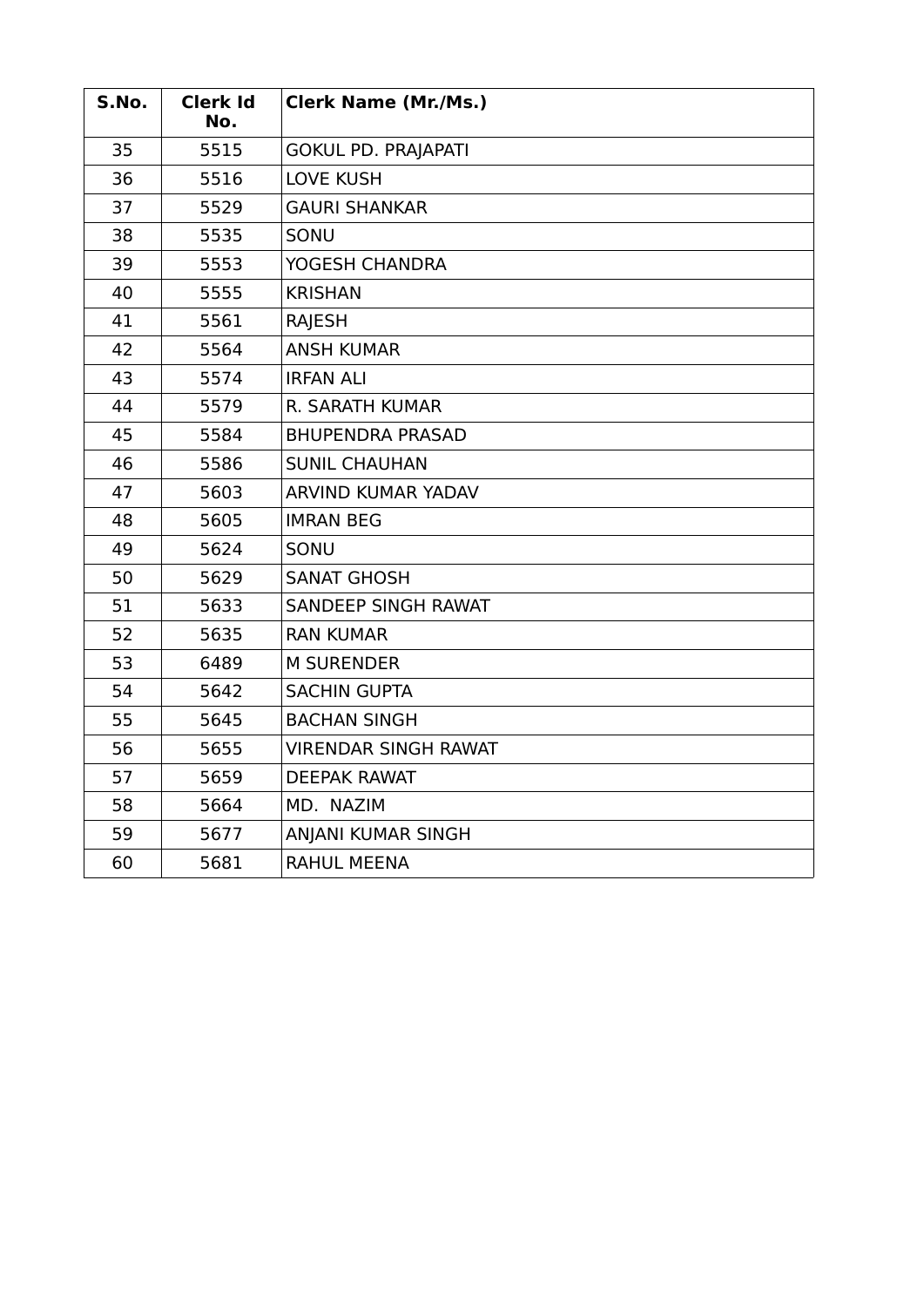| <b>S.NO.</b>   | <b>CLERK ID</b><br>NO. | <b>CLERK NAME (MR./MS.)</b> |
|----------------|------------------------|-----------------------------|
| $\mathbf 1$    | 5682                   | <b>RAJAT KUMAR</b>          |
| $\overline{2}$ | 5683                   | <b>RAHUL DEV MISHRA</b>     |
| 3              | 5693                   | <b>LAL CHANDRA</b>          |
| 4              | 5695                   | <b>LAKSHMAN SINGH</b>       |
| 5              | 5701                   | <b>PRAKASH RAM</b>          |
| 6              | 5703                   | KAMAL KANT JENA             |
| $\overline{7}$ | 5706                   | PANKAJ RAWAT                |
| 8              | 5714                   | <b>AKASH</b>                |
| 9              | 5716                   | <b>ISHWAR SINGH</b>         |
| 10             | 5718                   | <b>BASANT B. DHYANI</b>     |
| 11             | 5720                   | AJAY KUMAR YADAV            |
| 12             | 5740                   | <b>BHAJAN KUMAR</b>         |
| 13             | 5742                   | <b>SHRIKANT</b>             |
| 14             | 5743                   | <b>NASEEM</b>               |
| 15             | 5745                   | <b>SANDEEP KUMAR</b>        |
| 16             | 5747                   | <b>MOHAN SINGH</b>          |
| 17             | 5748                   | <b>DEEPAK ARYA</b>          |
| 18             | 5758                   | RAJAN GUPTA                 |
| 19             | 5769                   | <b>AJAY KUMAR</b>           |
| 20             | 5783                   | A. SEENU VASAN              |
| 21             | 5788                   | <b>SHYAM SUNDER</b>         |
| 22             | 5790                   | <b>SUNIL KUMAR</b>          |
| 23             | 5793                   | SHYAM P. SINGH              |
| 24             | 6481                   | <b>KAMAL CHAND</b>          |
| 25             | 5814                   | <b>JAY KISHOR PRASAD</b>    |
| 26             | 5815                   | KAPIL D. MAMGAI             |
| 27             | 5819                   | <b>CHANDRA PRAKASH</b>      |
| 28             | 5822                   | <b>DEEPAK</b>               |
| 29             | 5823                   | <b>VIJAY KUMAR</b>          |
| 30             | 5825                   | SANTOSH KUMAR BAITH         |
| 31             | 5835                   | AJIT SINGH                  |
| 32             | 5837                   | RAJENDER KUMAR              |
| 33             | 5839                   | DHANJEET KUMAR SINGH        |
| 34             | 5845                   | <b>NEERAJ BHATT</b>         |

## **BATCH – VIII**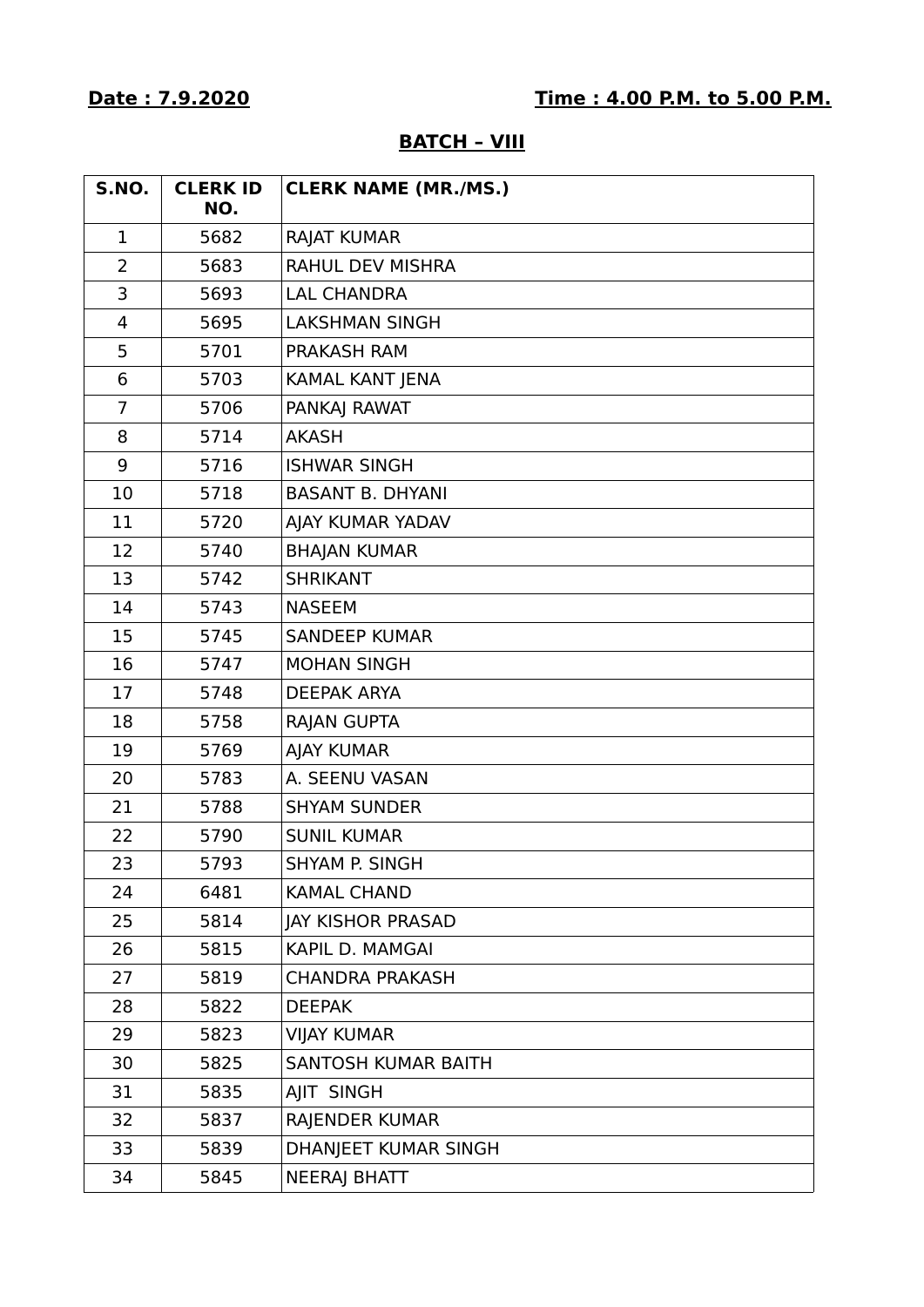| <b>S.NO.</b> | <b>CLERK ID</b><br>NO. | <b>CLERK NAME (MR./MS.)</b> |
|--------------|------------------------|-----------------------------|
| 35           | 5847                   | <b>ARUN KUMAR PATEL</b>     |
| 36           | 5849                   | <b>BHUPENDRA SINGH</b>      |
| 37           | 5855                   | <b>HANUMANT SINGH</b>       |
| 38           | 5860                   | <b>CHANDAN PRAJAPATI</b>    |
| 39           | 5861                   | PANKAJ KUMAR                |
| 40           | 5865                   | <b>SHASHI KUMAR</b>         |
| 41           | 5868                   | <b>SUNIL KUMAR</b>          |
| 42           | 5879                   | <b>SATISH KUMAR</b>         |
| 43           | 5884                   | <b>SANTOSH KUMAR</b>        |
| 44           | 5886                   | <b>ROSHAN CHANDAR</b>       |
| 45           | 5891                   | <b>SAMEER</b>               |
| 46           | 5893                   | <b>ROHIT</b>                |
| 47           | 5897                   | <b>SUBHASH KUMAR TIWARI</b> |
| 48           | 5898                   | <b>ARJUN PANDIT</b>         |
| 49           | 5906                   | <b>SANJAY KUMAR</b>         |
| 50           | 5921                   | <b>MANOHAR KUMAR MISHRA</b> |
| 51           | 5925                   | <b>SANJAY KUMAR</b>         |
| 52           | 5939                   | <b>RAVI KUMAR</b>           |
| 53           | 5941                   | <b>SHAHADAT</b>             |
| 54           | 5948                   | SHEETALA PRASAD             |
| 55           | 5955                   | <b>GURUDEV KUMAR</b>        |
| 56           | 5959                   | <b>AMIT KUMAR</b>           |
| 57           | 5967                   | <b>MAYANK WADHWA</b>        |
| 58           | 5971                   | <b>BABY KAUSHAL</b>         |
| 59           | 5972                   | PRINCE KUMAR                |
| 60           | 5973                   | <b>DHIRENDER PAK KUMAR</b>  |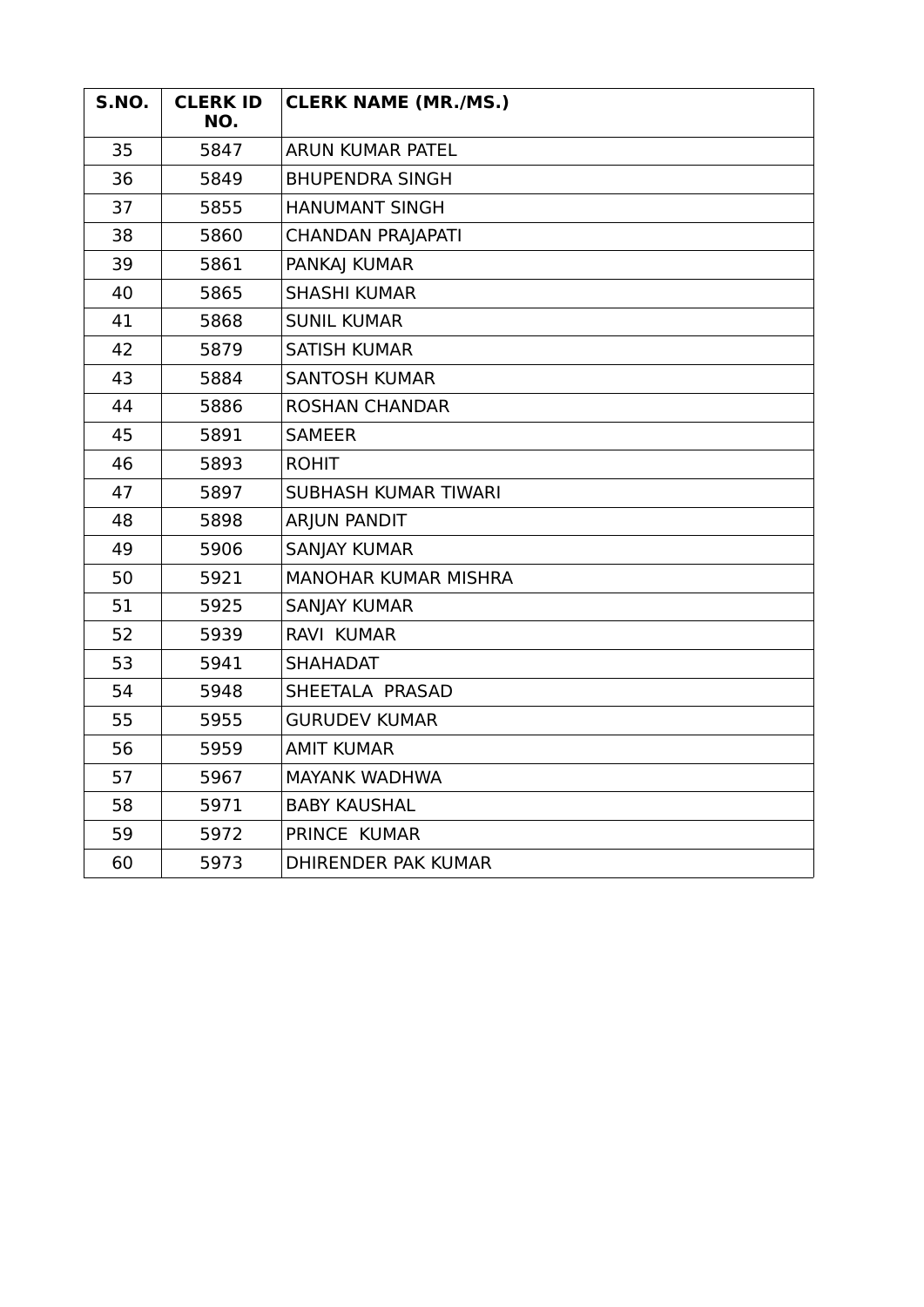| AT (<br>ш.<br>$\ddot{\phantom{a}}$<br>п<br>ים. |  |
|------------------------------------------------|--|
|                                                |  |

| <b>S.NO.</b>   | <b>CLERK ID</b><br>NO. | <b>CLERK NAME (MR./MS.)</b> |
|----------------|------------------------|-----------------------------|
| 1              | 5975                   | <b>SUNIL</b>                |
| $\overline{2}$ | 5976                   | KAMRUJAMA ANSARI            |
| 3              | 5978                   | ARPAN CHANDRA DAS           |
| $\overline{4}$ | 5984                   | <b>AJAY KUMAR</b>           |
| 5              | 5992                   | <b>ANSHUL KUMAR</b>         |
| 6              | 5995                   | <b>NARESH KUMAR</b>         |
| $\overline{7}$ | 5996                   | PRAFULL KUMAR SINGH         |
| 8              | 5999                   | <b>RAVI KUMAR</b>           |
| 9              | 6005                   | <b>PRADEEP GIRI</b>         |
| 10             | 6010                   | <b>LALIT SINGH MER</b>      |
| 11             | 6015                   | <b>ASHISH KUMAR</b>         |
| 12             | 6016                   | <b>CHANDEN SINGH NEGI</b>   |
| 13             | 6020                   | <b>VICKY</b>                |
| 14             | 6024                   | <b>GOPAL SINGH BISHT</b>    |
| 15             | 6026                   | <b>GAURAV JAIN</b>          |
| 16             | 6027                   | <b>SHUBHAM TANWAR</b>       |
| 17             | 6031                   | <b>SANKAR PATRA</b>         |
| 18             | 6037                   | <b>KRISHNA</b>              |
| 19             | 6040                   | <b>ROHIT KUMAR</b>          |
| 20             | 6044                   | <b>SUNIL SINGH</b>          |
| 21             | 6048                   | <b>RINKESH YADAV</b>        |
| 22             | 6059                   | <b>SUMI</b>                 |
| 23             | 6072                   | ARVIND THAPA                |
| 24             | 6077                   | PAWAN SINGH                 |
| 25             | 6082                   | <b>ANJANI KUMAR</b>         |
| 26             | 6086                   | <b>UMESH KUMAR</b>          |
| 27             | 6097                   | ADARSH KUMAR GUPTA          |
| 28             | 6102                   | <b>MANOJ KUMAR</b>          |
| 29             | 6109                   | <b>RAHUL SINGH</b>          |
| 30             | 6111                   | <b>GHANSHYAM SHARMA</b>     |
| 31             | 6119                   | LOVKUSH SINGH               |
| 32             | 6124                   | <b>BHANU PRATAP</b>         |
| 33             | 6126                   | SUDHANSHU KUMAR DUBEY       |
| 34             | 6134                   | <b>VIJAY SHARMA</b>         |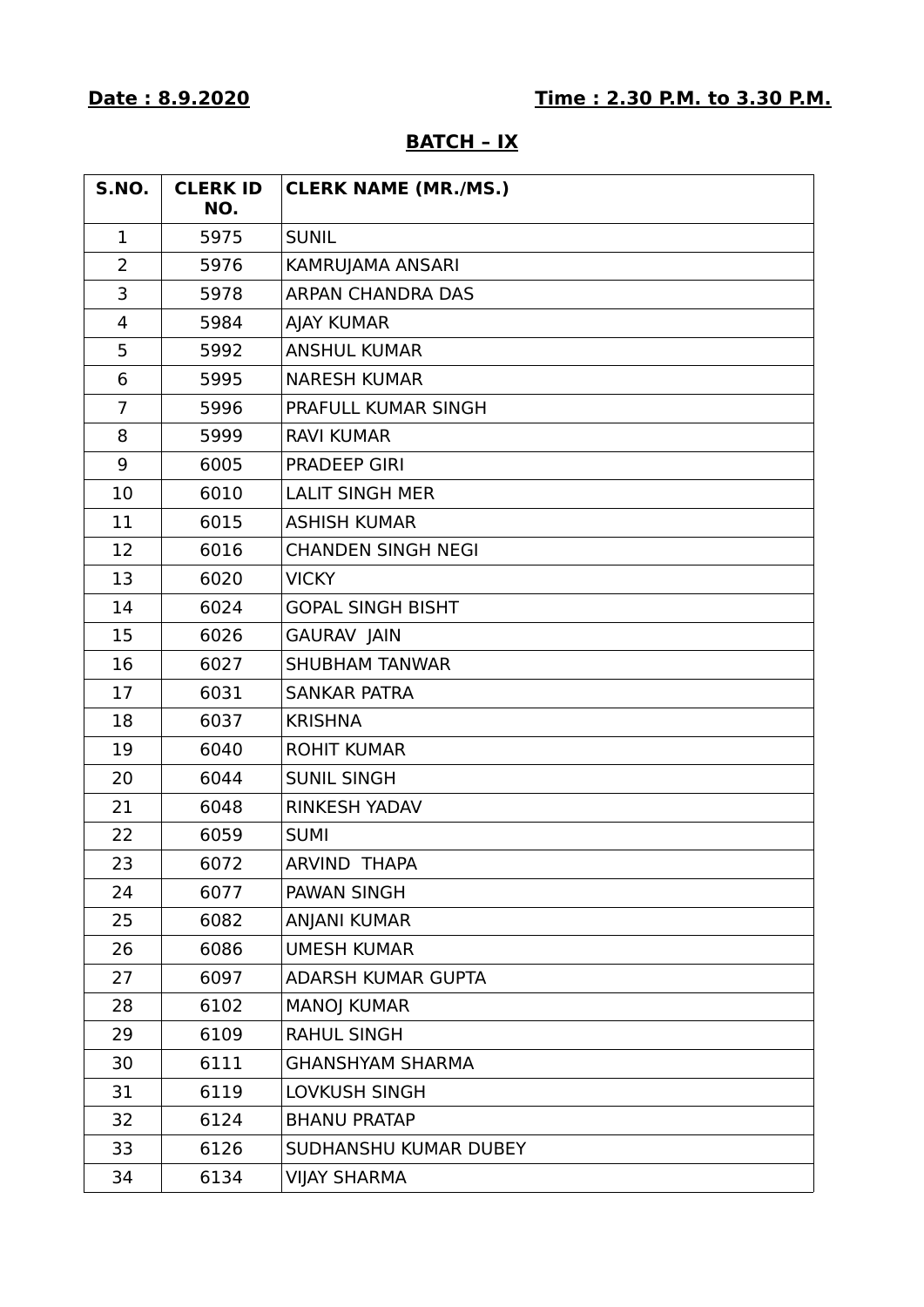| S.NO. | <b>CLERK ID</b><br>NO. | <b>CLERK NAME (MR./MS.)</b> |
|-------|------------------------|-----------------------------|
| 35    | 6137                   | <b>ZANUL AKRAM</b>          |
| 36    | 6138                   | KAILASH CHANDRA             |
| 37    | 6139                   | <b>SHUBHAM</b>              |
| 38    | 6141                   | <b>KAMIL</b>                |
| 39    | 6145                   | PRAHLAD SINGH NEGI          |
| 40    | 6160                   | <b>MOHIT KUMAR</b>          |
| 41    | 6167                   | <b>SANJEEB KUMAR</b>        |
| 42    | 6172                   | RAHUL SINGH LATWAL          |
| 43    | 6177                   | <b>RAVI SHANKAR</b>         |
| 44    | 6180                   | <b>AMAN RAWAT</b>           |
| 45    | 6197                   | PRADEEP SINGH               |
| 46    | 6199                   | <b>GAURAV KANDWAL</b>       |
| 47    | 6208                   | <b>KUNAL KUMAR</b>          |
| 48    | 6235                   | SHIVAJI VERMA               |
| 49    | 6236                   | <b>MUKESH KUMAR</b>         |
| 50    | 6245                   | <b>RAMESH</b>               |
| 51    | 6247                   | <b>OMVIR SINGH</b>          |
| 52    | 6252                   | <b>KAPIL DEV</b>            |
| 53    | 6259                   | <b>VISHAL SHARMA</b>        |
| 54    | 6262                   | <b>RAJU KUMAR</b>           |
| 55    | 6267                   | <b>SURAI</b>                |
| 56    | 6270                   | SADHU SHRAN YADAV           |
| 57    | 6275                   | <b>SURESH THAKUR</b>        |
| 58    | 6280                   | <b>RAJESH KUMAR</b>         |
| 59    | 6286                   | <b>MUKESH KUMAR</b>         |
| 60    | 6289                   | <b>RAMESH CHANDRA</b>       |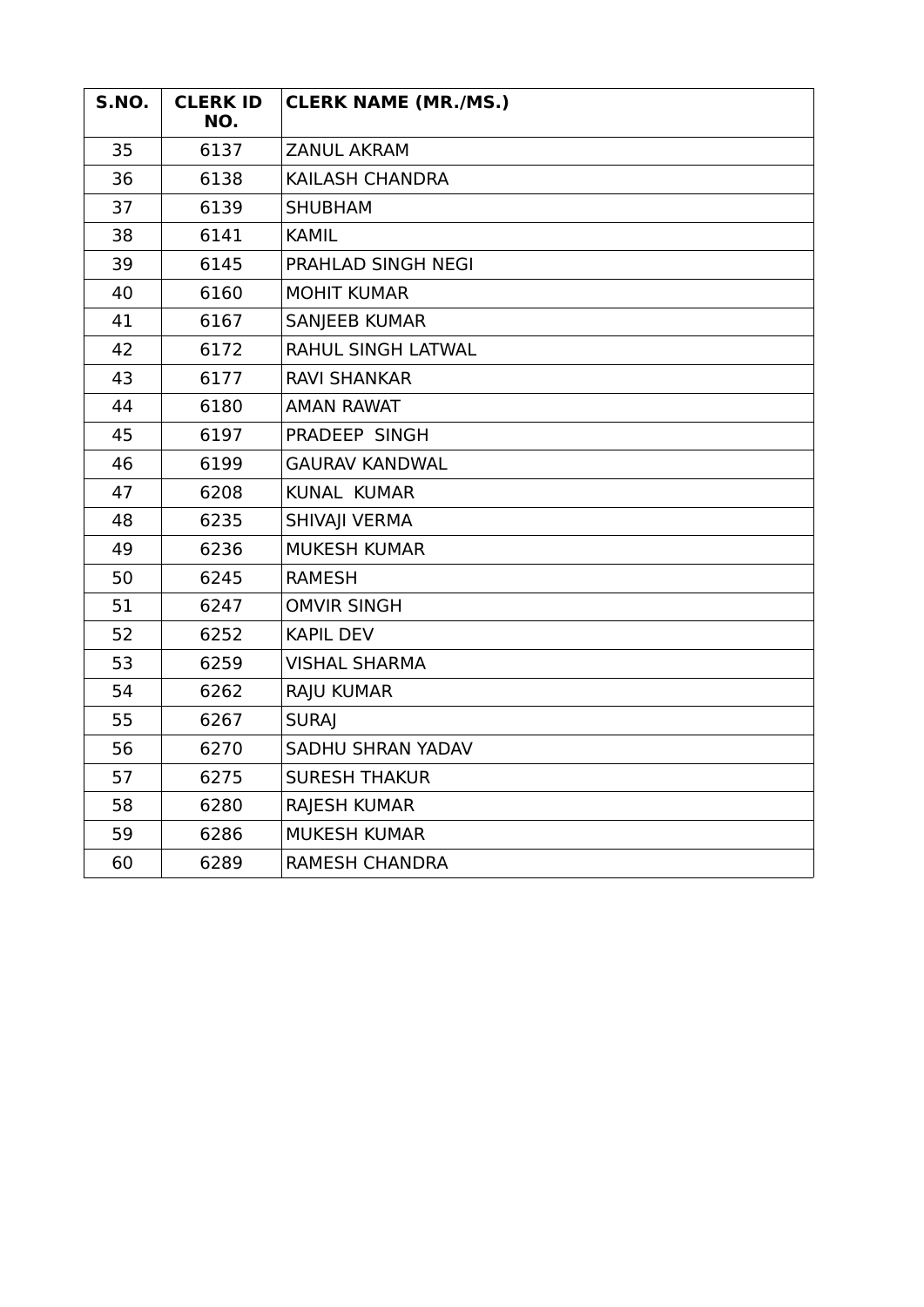| S.No.          | <b>Clerk Id</b><br>No. | <b>Clerk Name (Mr./Ms.)</b> |
|----------------|------------------------|-----------------------------|
| 1              | 6290                   | <b>JITENDER</b>             |
| $\overline{2}$ | 6291                   | RAJESH KUMAR MANDAL         |
| 3              | 6293                   | SHALENDER SINGH NEGI        |
| 4              | 6300                   | Gaurav                      |
| 5              | 6301                   | Jai Prakash Singh           |
| 6              | 6318                   | <b>ANUJ KUMAR</b>           |
| $\overline{7}$ | 6322                   | <b>VIPIN KUMAR</b>          |
| 8              | 6325                   | Ashish Kumar                |
| 9              | 6330                   | RAMAN JEE JHA               |
| 10             | 6333                   | R NAGARAJAN                 |
| 11             | 6336                   | saneep Kumar                |
| 12             | 6343                   | Ravi kant                   |
| 13             | 6351                   | <b>DIPU KUMAR JHA</b>       |
| 14             | 6357                   | Amit Kumar                  |
| 15             | 6359                   | Pawan Kumar Singh           |
| 16             | 6363                   | <b>RAMESH KUMAR</b>         |
| 17             | 6365                   | Gaurav                      |
| 18             | 6371                   | Jaimant Kumar Mishra        |
| 19             | 6372                   | Prince Kumar                |
| 20             | 6375                   | Chandan Singh               |
| 21             | 6383                   | Indra Mohan Chaudhary       |
| 22             | 6397                   | Deepak Kumar                |
| 23             | 6399                   | Savan                       |
| 24             | 6404                   | Anand Kumar Rajabhar        |
| 25             | 6408                   | Ali Haider Khan             |
| 26             | 6409                   | Rakeh Chand Joshi           |
| 27             | 6412                   | Ajay Kumar Mahto            |
| 28             | 6416                   | Prakash kumar khilar        |
| 29             | 6435                   | Aman Singh                  |
| 30             | 6439                   | Vikash Singh                |
| 31             | 6445                   | <b>D P SINGH</b>            |
| 32             | 6450                   | <b>GAURAV JAIN</b>          |
| 33             | 6451                   | <b>SAHIB PATEL</b>          |
| 34             | 6461                   | RAJ KISHOR                  |

### **BATCH – X**